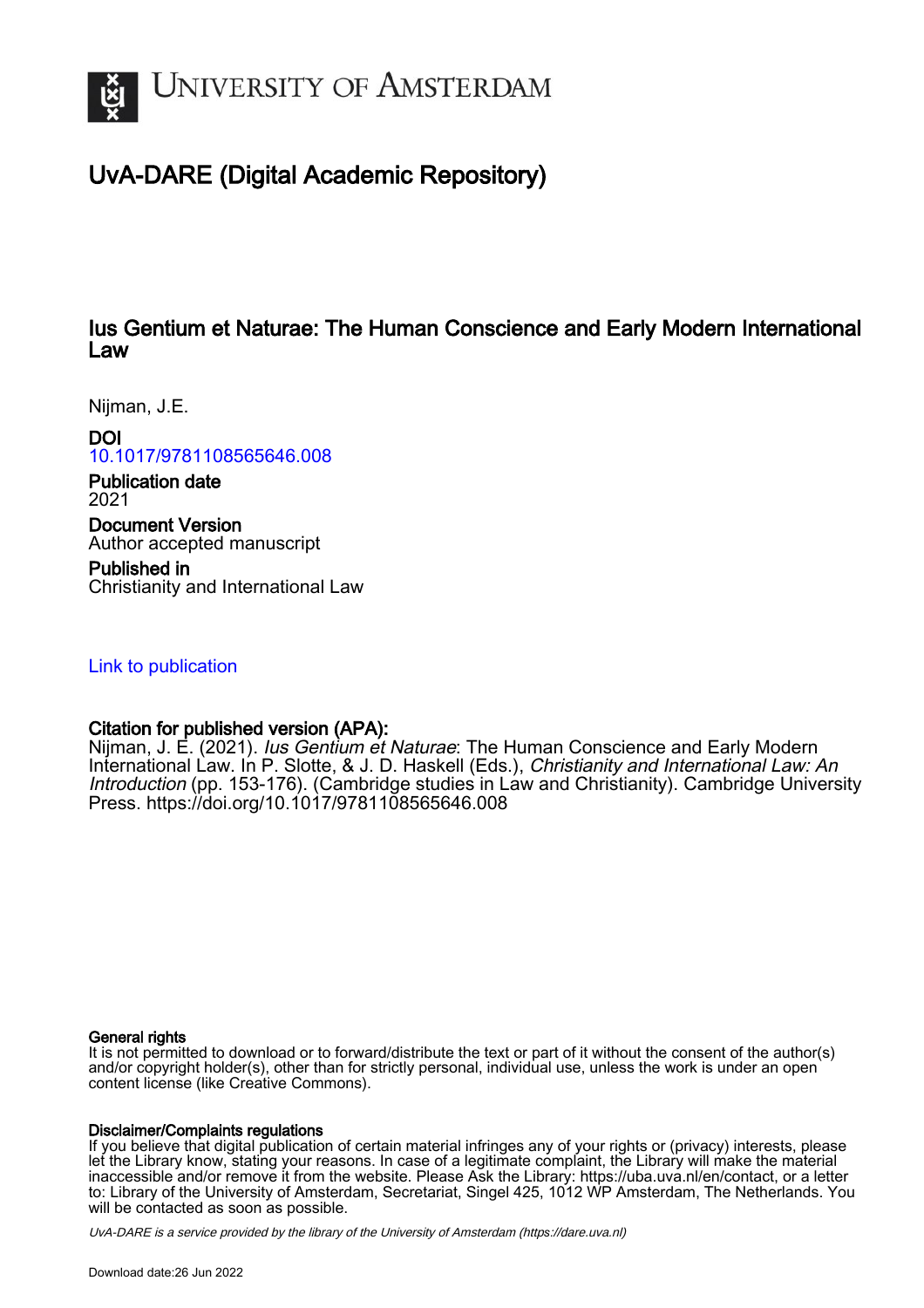UNIVERSITY OF AMSTERDAM



# IUS GENTIUM ET NATURALE: THE HUMAN CONSCIENCE AND EARLY MODERN INTERNATIONAL LAW

Janne E. Nijman

Amsterdam Law School Legal Studies Research Paper No. 2020-63 Amsterdam Center for International Law No. 2020-32 ASSER Research Paper 2020-14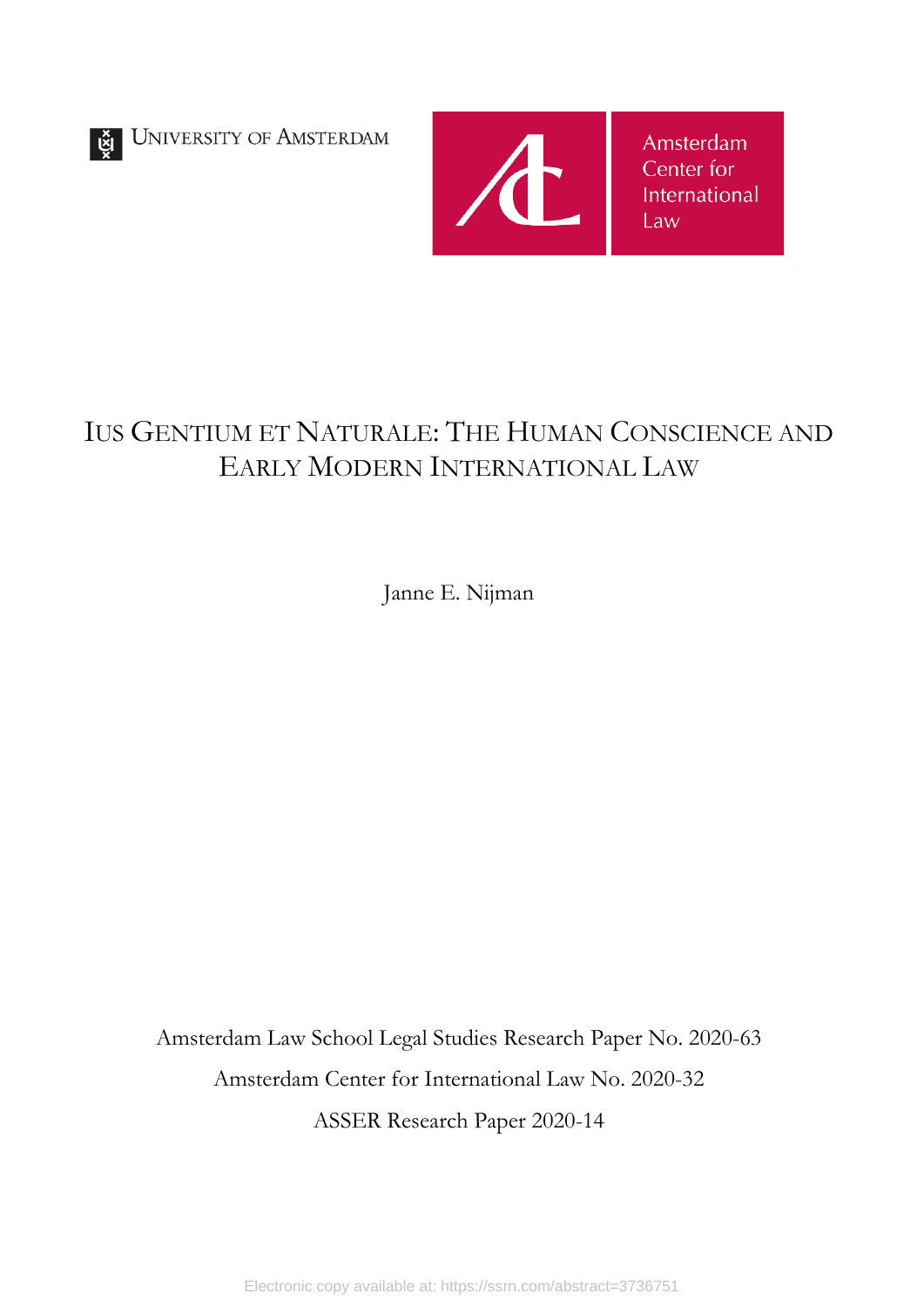# **Research paper series**





**3 December 2020**

# *IUS GENTIUM ET NATURAE:* **THE HUMAN CONSCIENCE AND EARLY MODERN INTERNATIONAL LAW**

Janne E. Nijman





Centre for International & European Law www.asser.nl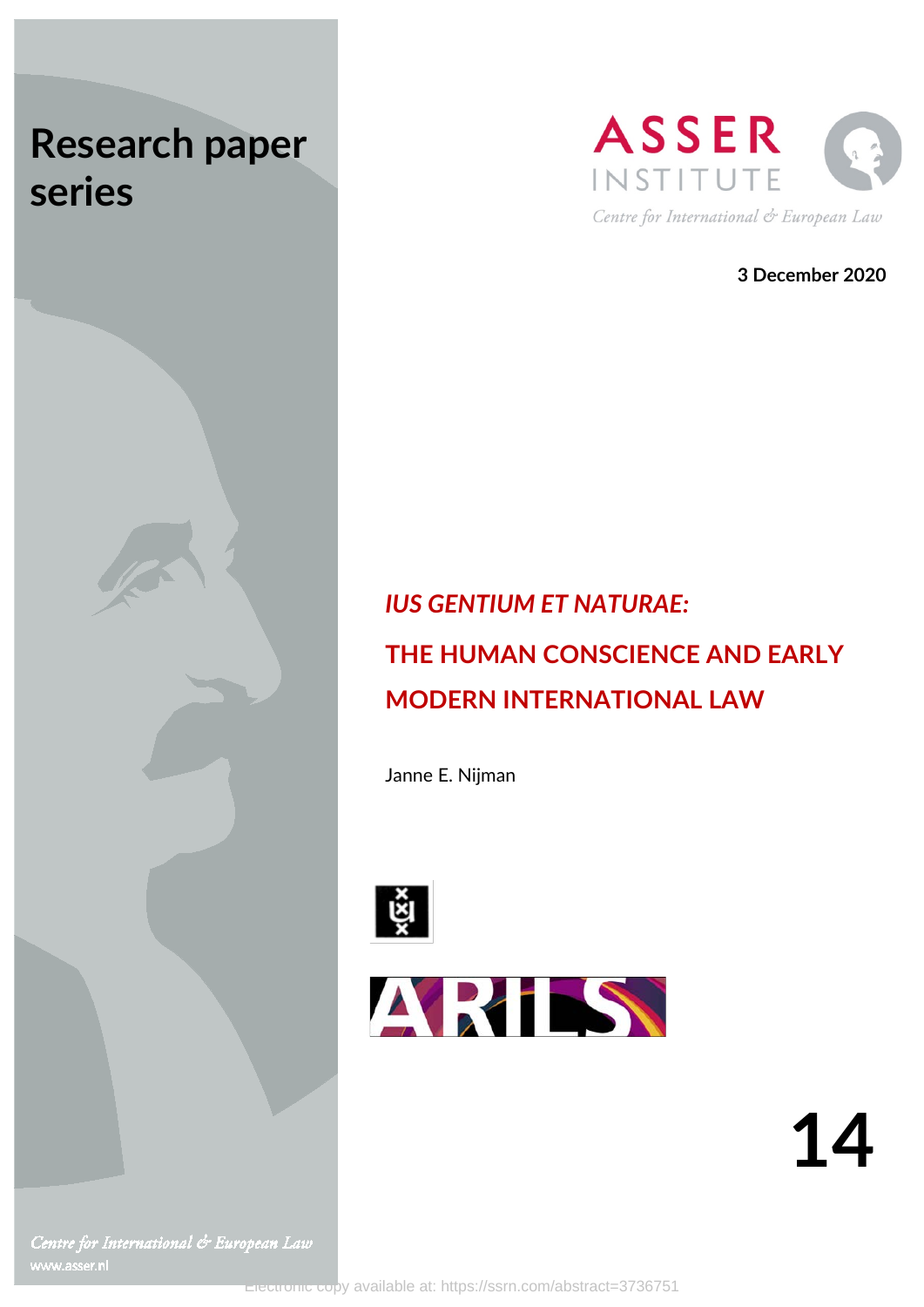

This text may be downloaded for personal research purposes only. Any additional reproduction for other purposes, whether in hard copy or electronically, requires the consent of the author. If cited or quoted, reference should be made to the full name of the author, the title, the working paper or other series, the year, and the publisher.

© Janne E. Nijman, 2020

Forthcoming in: Slotte, P. & Haskell, J. (Eds.), *Christianity and International Law: An Introduction* (Cambridge Law and Christianity), Cambridge University Press (2021)

[Link to SSRN Asser page](https://papers.ssrn.com/sol3/JELJOUR_Results.cfm?form_name=journalbrowse&journal_id=2703936) [www.asser.nl](http://www.asser.nl/)

**Cite as: ASSER Research Paper 2020-14 Amsterdam Law School Research Paper No. 2020-63 Amsterdam Center for International Law No. 2020-32**

**Author Contact Details: [j.nijman@asser.nl](mailto:j.nijman@asser.nl) or [J.E.Nijman@uva.nl](mailto:J.E.Nijman@uva.nl)**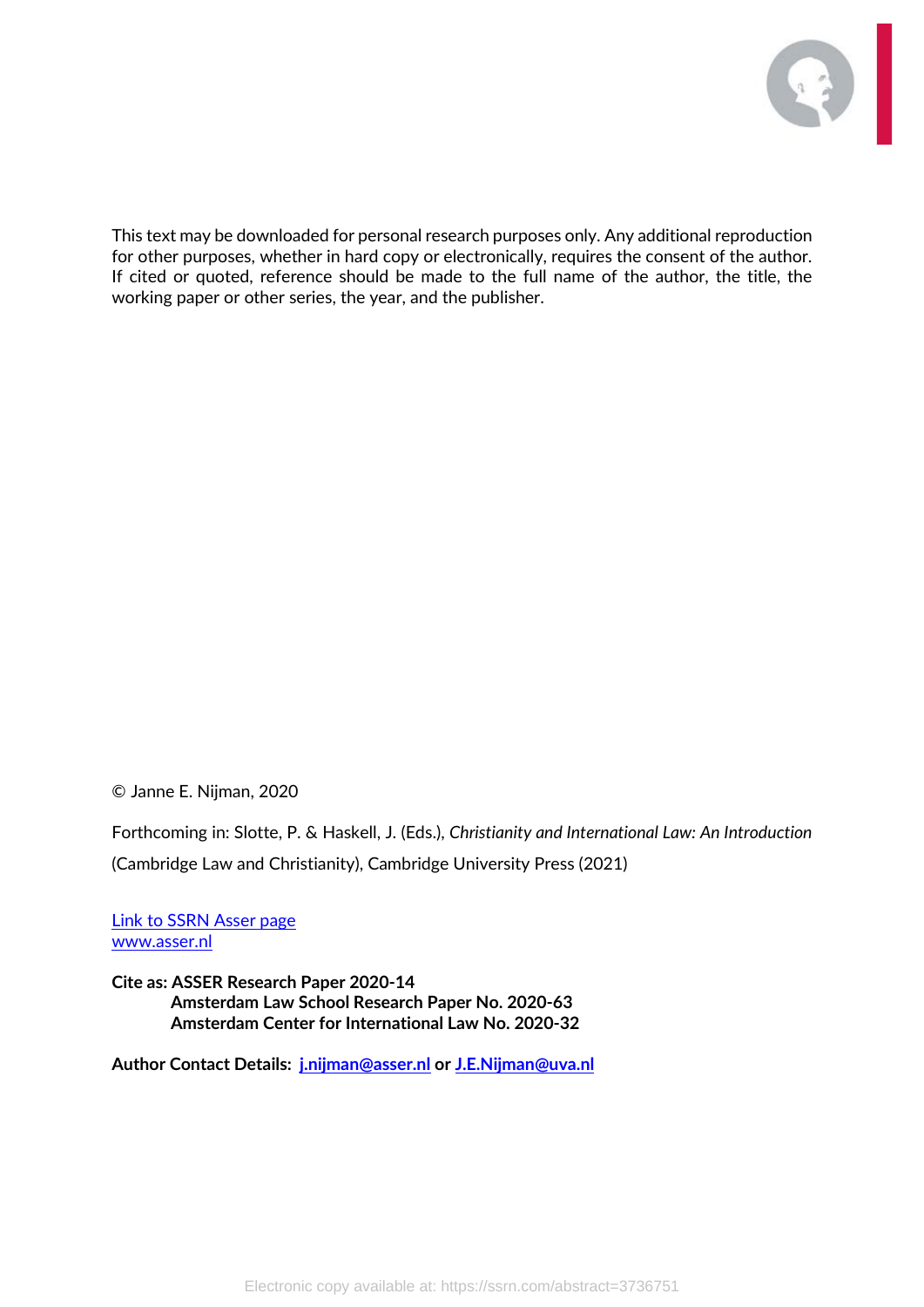

# **Abstract**

This chapter is an intellectual history of ius gentium et naturae for a volume on the relations between international law and Christianities. It examines how various early modern conceptions of conscientia relate to the emergence of ius gentium et naturae in the so-called Age of Conscience. It zooms in on the development of 'modern' ius gentium et naturae amidst the early modern fight over the human conscience, in particular through the work of Hugo Grotius.

To start, it introduces the Thomist conception of conscience as 'forum internum', which is able to err and thus needs the Church to provide direct guidance and correction. Subsequently, it analyses the role played by this judicial conception of conscience in the work of Spanish Scholastic Francisco de Vitoria when he reconceives ius gentium et naturae as a body of law applicable to Christian and non-Christian peoples. Ius gentium et naturae is thus born within the Roman Catholic tradition and entangled in the institution of confession or in 'the power of the pastorate' as Michiel Foucault would coin it. Subsequently, the chapter examines briefly how the Reformations spurred a revisit of the relation between conscience and reason, in the sense of natural law. Tables were turned and reason, or natural law, was argued to be inferior to conscience and faith. The core of of the chapter is a discussion of how Grotius' conception of the human conscience, which drew on both Thomism and Erasmian humanism, in turn led to a ius gentium et naturae disentangled from Roman Catholic moral theology, doctrine, and practice. For Grotius reason and conscience underpinned a universal law of nature, backed up by a decentralised - internal - court system ('forum internum' or 'forum conscientia'), which was equally operated by Christian, Catholic and Protestant, Gewissener and non-Christian sovereigns and peoples alike.

Today, 'conscience' is uncritically assumed, or used explicitly, in international law (eg in the 1998 Rome Statute or the 1948 Universal Declaration of Human Rights) as a natural place of morality and justice. With the human conscience explictly or implicitly underpinning international law comes however a space for politics. As we have seen time and again, while human conscience is the space for humans to apply moral knowledge, it is also the space to err profoundly. Law presupposes its application by the human conscience, and without the latter the very existence of the former becomes unimaginable. The politics that come with the interpretations of the court of conscience, like with any court, requires our unwaning scrutinizing attention.

# **Keywords**

ius gentium, scholasticism, humanism, natural law, forum internum, conscientia, reason, Erasmus, Foucault, Grotius, Vitoria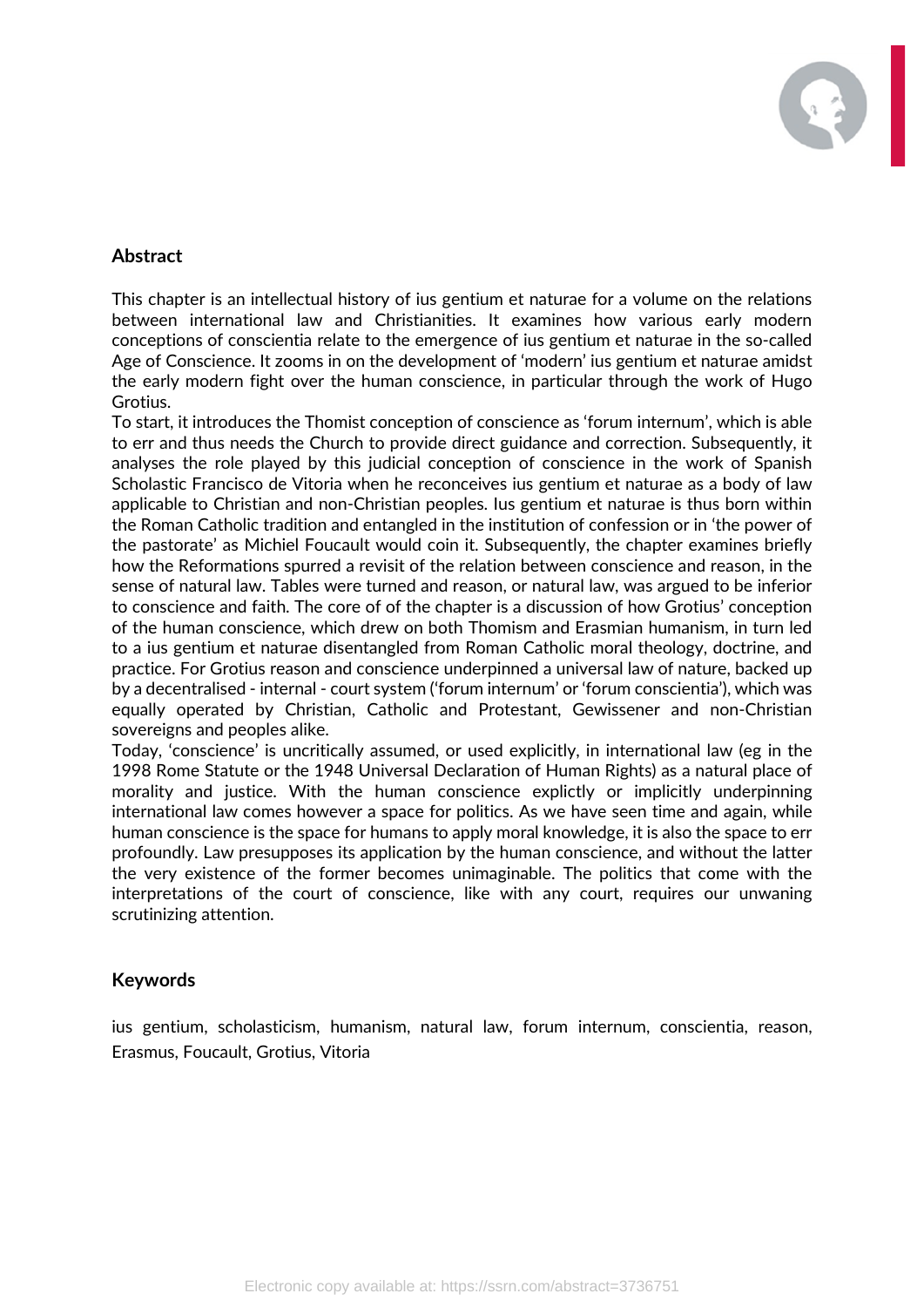PAMELA SLOTTE AND JOHN HASKELL (EDS),*INTERNATIONAL LAW AND CHRISTIANITY* (CUP).

#### CHAPTER 22

#### IUS GENTIUM ET NATURAE: THE HUMAN CONSCIENCE AND EARLY MODERN INTERNATIONAL LAW

Janne E. Nijman

#### 1. INTRODUCTION

What to focus on in an intellectual history of *ius gentium et naturae* for a volume on the relations between international law and Christianities? For centuries, (international) law and Christian theology maintained intensive and complex relations which it is impossible to do justice to within the scope of this chapter.<sup>[1](#page-5-0)</sup> With the more recent 'turn to history' in international legal scholarship, discussions of the relationship between *ius gentium et naturae* and Christianity generally centre on secularisation and/or empire.<sup>[2](#page-5-1)</sup> For obvious reasons both sets of histories deal with early modernity – the time that the so-called *Respublica Christiana* or Holy Roman Empire was profoundly affected by Reformations, gradually fragmented, and religious and theological fights were part of the politics of the newly emerging European nation-states. [3](#page-5-2) These states started to maintain relations, wage (religious) wars, compete over overseas trade and occupation, and engage in violent relations with peoples in Africa, Asia and the Americas. Both sets of histories build on the idea that early modern European scholars were looking for a solid and common basis for universal law applicable to relations among sovereigns and peoples from different Christian denominations as well as among Christian and non-Christian sovereigns and peoples. Since international law became defined by (the model of) the 'modern state' as developed in Christian Europe, international law's historical narratives have been overwhelmingly Eurocentric.<sup>[4](#page-5-3)</sup> Since this chapter aims to contribute a history of *ius gentium et naturae* in the context of international law and Christianities, it cannot escape the focus on early modern Europe either.

In early modernity, the influence of Christianities on the development of (international) law revolved around the concepts of reason and conscience. Christian natural law theory dominated this (trans)formative era of *ius gentium et naturae*: it was a deeply Christian Europe that rediscovered ancient Roman law (a *ratio scripta*) in the eleventh-century. The conceptions of *ius gentium et naturae* which developed in medieval jurisprudence, both civil and canon, were pervaded with Christian theology.<sup>[5](#page-5-4)</sup> Both legal systems, individually and

<span id="page-5-2"></span>

<span id="page-5-1"></span><span id="page-5-0"></span><sup>&</sup>lt;sup>1</sup> Cf M Koskenniemi et al (eds), *International Law and Religion* (Oxford: OUP 2017).<br><sup>2</sup> Cf M Koskenniemi et al (eds), *International law and Empire* (Oxford: OUP 2017).<br><sup>3</sup> Cf S Mortimer, 'Law, Justice, and Charity' in Tuck, *The Rights of War and Peace* (Oxford: OUP 1999) 28. 4 See M Koskenniemi, Histories of International law: Dealing with Eurocentrism (2011). A Becker Llorca,

<span id="page-5-3"></span>Eurocentrism in the history of international law, *Oxford Handbook History of International Law* (OUP 2012), 1034. 5 W Decock, *Theologians and Contract Law. The Moral Transformation of the Ius Commune* (ca 1500-1650)

<span id="page-5-4"></span><sup>(</sup>Martinus Nijhoff Publishers: 2013); R Lesaffer 'Roman Law and the Intellectual History of International Law in: Hoffmann and Orford (Eds) *The Oxford Handbook of the Theory of International Law* (OUP: 2016) 50.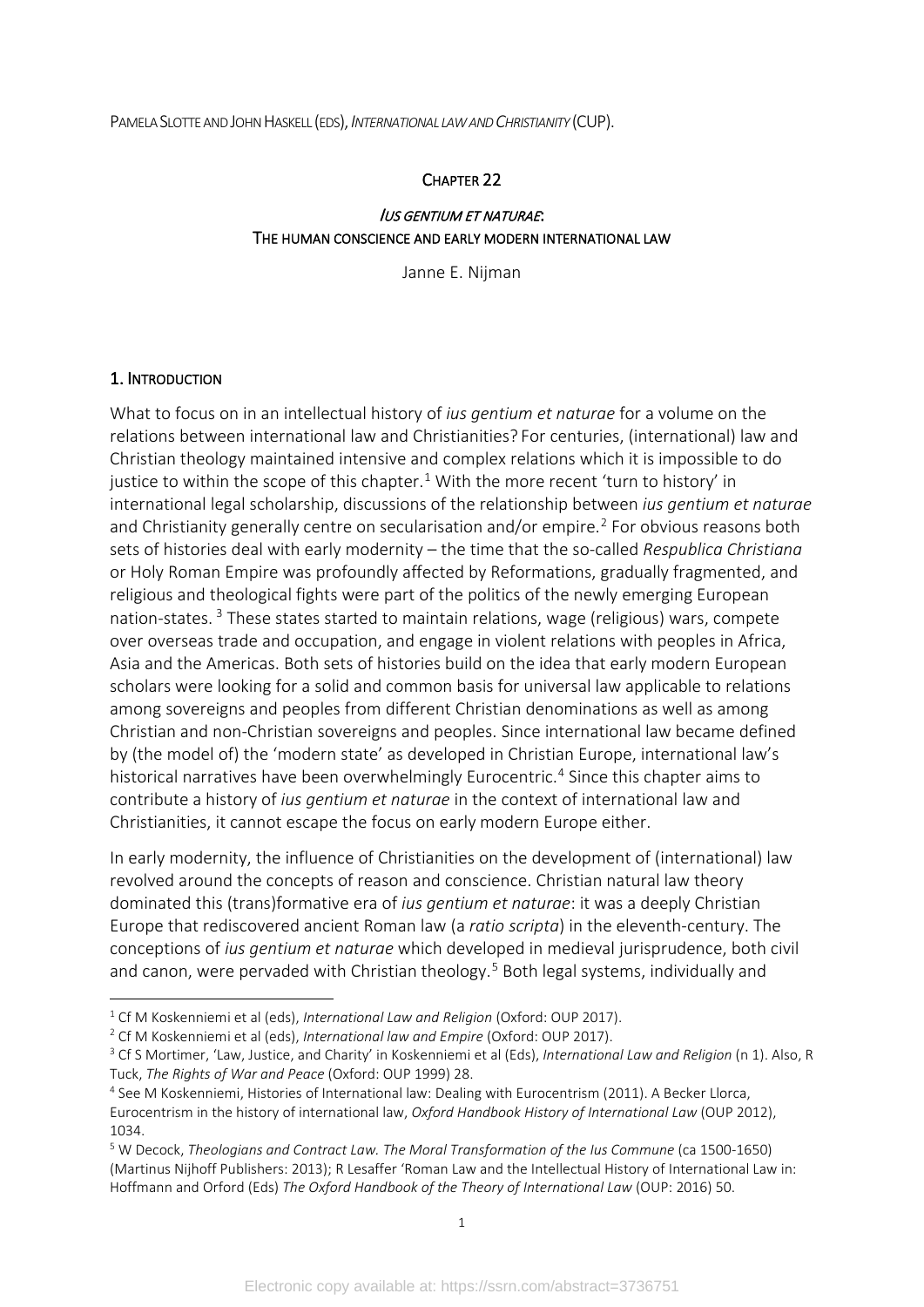conjoined as *ius commune*, were applied and enforced by secular and ecclesiastical courts (*forum externum*). Reason and human conscience became foundational to moral and legal thought and legal reform: '[i]t was generally believed that human law derived ultimately from, and was to be tested by, reason and conscience.<sup>'[6](#page-6-0)</sup> Roman Catholic doctrine of reason and conscience gave way to the medieval conception of (all) law. In the twelfth century 'the canonists and Romanists of western Europe deepened the earlier concepts of reason and equity by adding to them the Judaic and Christian concept of conscience, which they related to mercy and love.<sup>'[7](#page-6-1)</sup>

During the Middle Ages, reason and conscience were obvious moral and legal philosophical notions without which law and justice in this world (and 'hereafter') were simply impossible. Together reason and conscience were reforming custom (a predominant source of law) and constitutive of the Christianised Graeco-Roman conception of equity as justice.<sup>[8](#page-6-2)</sup> Conscience of humans *and* communitities had to give prevalence to the (Christian) moral principles of natural law at all times. The Protestant Reformations turned against the Roman Catholic Church's rule of conscience. Sixteenth and seventeenth-century theological, legal and political philosophical debates often came to centre on the human conscience and its relationship with reason, law and God.

'The seventeenth century can justly be called the Age of Conscience. […] For much of the century it was generally believed that conscience, not force of habit or self-interest, was what held together the social and political order.<sup>[9](#page-6-3)</sup>

The present chapter zooms in on the development of 'modern' *ius gentium et naturae* amidst this fight over the human conscience and examines how conceptions of human conscience underpinned early modern *ius gentium et naturae* thinking, in particular through the work of Hugo Grotius. The next section first introduces the Thomist conception of conscience as '*forum internum*', which is free to err and thus needs the Church's provides direct guidance and correction. Subsequently, we analyse the role this judicial conception of conscience plays in the work of Spanish Scholastic Francisco de Vitoria when he reconceives *ius gentium et naturae* into a body of law applicable to Christian and non-Christian peoples. *Ius gentium et naturae* is thus born within the Roman Catholic tradition and entangled in the institution of confession or in 'the power of the pastorate' as Michiel Foucault coined it. Section 3 then start with examining briefly how the Reformations spurred a revisit of the relation between conscience and reason, in the sense of natural law. Tables were turned and reason or natural law was argued to be inferior to conscience and faith. The core of section 3 discusses however how Grotius' conception of the human conscience, which drew on both Thomism and Erasmian humanism, led to a *ius gentium et naturae* disentangled from Roman Catholic moral theology, doctrine, and practice. Reason and conscience underpinned a universal law of nature backed up by a decentralised - internal - court system, which was equally operated by Christian, Catholic and Protestant, *Gewissener* and non-Christian sovereigns and peoples alike. Section 4 will conclude this chapter.

<span id="page-6-0"></span><sup>6</sup> H Berman, *Law and Revolution I* (HUP, 1983), at 12.

<span id="page-6-1"></span><sup>7</sup> Berman (n 6) at 146, 196: 'mercy asserted itself as a principle under the Graeco-Roman name of *aequitas* ("equity")', 253, 518-519.<br><sup>8</sup> Berman (n 6), at 11-12, 111

<span id="page-6-2"></span>

<span id="page-6-3"></span><sup>9</sup> Keith Thomas, 'Cases of Conscience in Seventeenth-Century England' in Morrill, John; Slack, Paul and Woolf, Daniel (eds), *Public duty and private conscience in seventeenth-century England. Essays presented to G.E. Aylmer* (Clarendon Press 1993), at 29.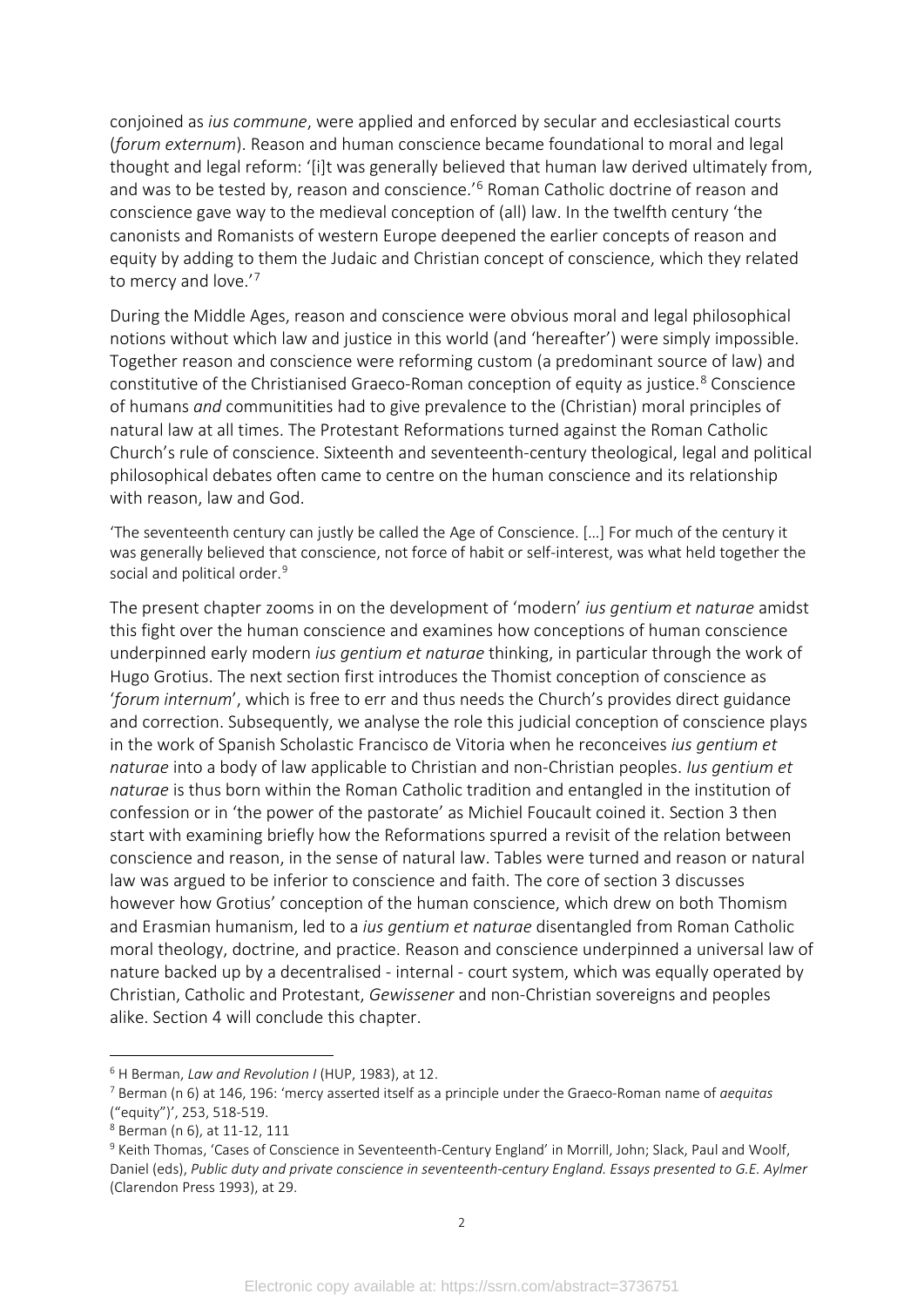#### 2. HUMAN CONSCIENCE IN SPANISH SCHOLASTICS

In the early sixteenth century, moral theologians reworked the concept of *ius gentium et naturae* mostly by engaging with Thomas Aquinas' (c 1225–1274) work. Reason and conscience were crucial to this move. In early modern Christian theology and jurisprudence, conceptions of conscience were at the heart of heated debates on free will, predestination, salvation, redemption, and ultimately on the moral quality of the human soul after the Fall from Grace. A full history of the concept of conscience is outside the purpose and scope of this chapter. Here it suffices to point out that the concept of 'conscience' was subject to (doctrinal) discussions in Christian theology ever since the writings of Church Fathers such as Jerome, Chrysostom, and Augustine, and subsequently was a key concept in the writings of those medieval philosophers who engaged with patristic literture. Yet, only with scholastic theologian Peter Lombard (c. 1095-1160) the human conscience became a 'standard topic of later medieval philosophy.<sup>'[10](#page-7-0)</sup> Here, I pick up the discussion with Thomas Aquinas' conception of conscience as a 'court'. This section briefly discusses the 'court of conscience' conception in Aquinas, Vitoria and Suarez, and the politics that came with it, to then turn to Grotius in the remainder of this chapter.

#### *2.1. Thomist conception of* forum conscientiae *presided over by the Church*

Medieval scholastic theology discussed human conscience (*conscientia*) in relation to synderesis (the innate principle of reason, which directs her to do good and avoid evil).<sup>[11](#page-7-1)</sup> In the *Summa theologiae*, Aquinas occasionally replaces the word *synderesis* by the term understanding (*intellectus*), the intellectual virtue of grasping the first principles of natural law.[12](#page-7-2) Aquinas conceived of *conscientia* as the *act* of *applying* this moral knowledge to a specific case (*ex ante* and *ex post*), for which 'one can take counsel'. [13](#page-7-3) He distinguished between *forum conscientiae* or *internum*, the domain of confession and penance, and *forum externum*, the ecclesiastical and secular courts. The *forum conscientiae* was to apply moral knowledge also when it interacted with the human legal sphere. In *Summa Theologiae* I-II q. 96 art. 4 Aquinas asks 'whether human law binds a man in the court of conscience?'<sup>[14](#page-7-4)</sup> Here, we also find the famous adagium '*lex injusta non est lex'*. Human law is binding in the 'court of conscience' provided that the human conscience does not judge it unjust. That is, unjust because it is not 'directed to the common good' or because 'it inflicts unjust harm on its subjects' (the evil that needs to be avoided). One 'is not obliged to obey the law in [the latter] cases, if [one] can resist [*resistere*] doing so without scandal or worse harm.'[15](#page-7-5) Human obedience to authority and law is not unlimited, it involves individual moral judgment.

Aquinas distinguished sharply between temporal and spiritual power, between imperial and papal jurisdiction. Within the confrontation between these powers, Pia Valenzuela argues, Aristotelian conceptions of *ius gentium* served Aquinas to reject the papal theocratic theory of government argued by thirteenth century canonists.[16](#page-7-6) His conception of *ius gentium* as human law emanating from - yet not the same as - natural law supported the legitimacy of

<span id="page-7-2"></span><span id="page-7-1"></span>

<span id="page-7-0"></span><sup>&</sup>lt;sup>10</sup> T.C. Potts, *Conscience in Medieval Philosophy* (CUP 1980) 1-2, 5 *et seq.*<br><sup>11</sup> Potts (n 10) 10-11.<br><sup>12</sup> T Hoffmann 'Conscience and Synderesis', in Brian Davies (Ed), *The Oxford Handbook of Aquinas* (OUP 2012)

<span id="page-7-3"></span><sup>255.&</sup>lt;br><sup>13</sup> Hoffmann (n 12) 257; Aquinas, *Debated Questions on Truth* (De Veritate) 16-17 in Potts (n 10) 130-136, at 132.<br><sup>14</sup> R W Dyson (Ed) *Aquinas Political Writings* (Cambridge: CUP 2002) 143-45.

<span id="page-7-4"></span>

<span id="page-7-5"></span><sup>15</sup> *Aquinas Political Writings* (14), I-II Qu. 96 'On the power of human law', pp 137-145.

<span id="page-7-6"></span><sup>&</sup>lt;sup>16</sup> Pia Valenzuela, 'Between Scylla and Charybdis', in Koskenniemi (n 1) 12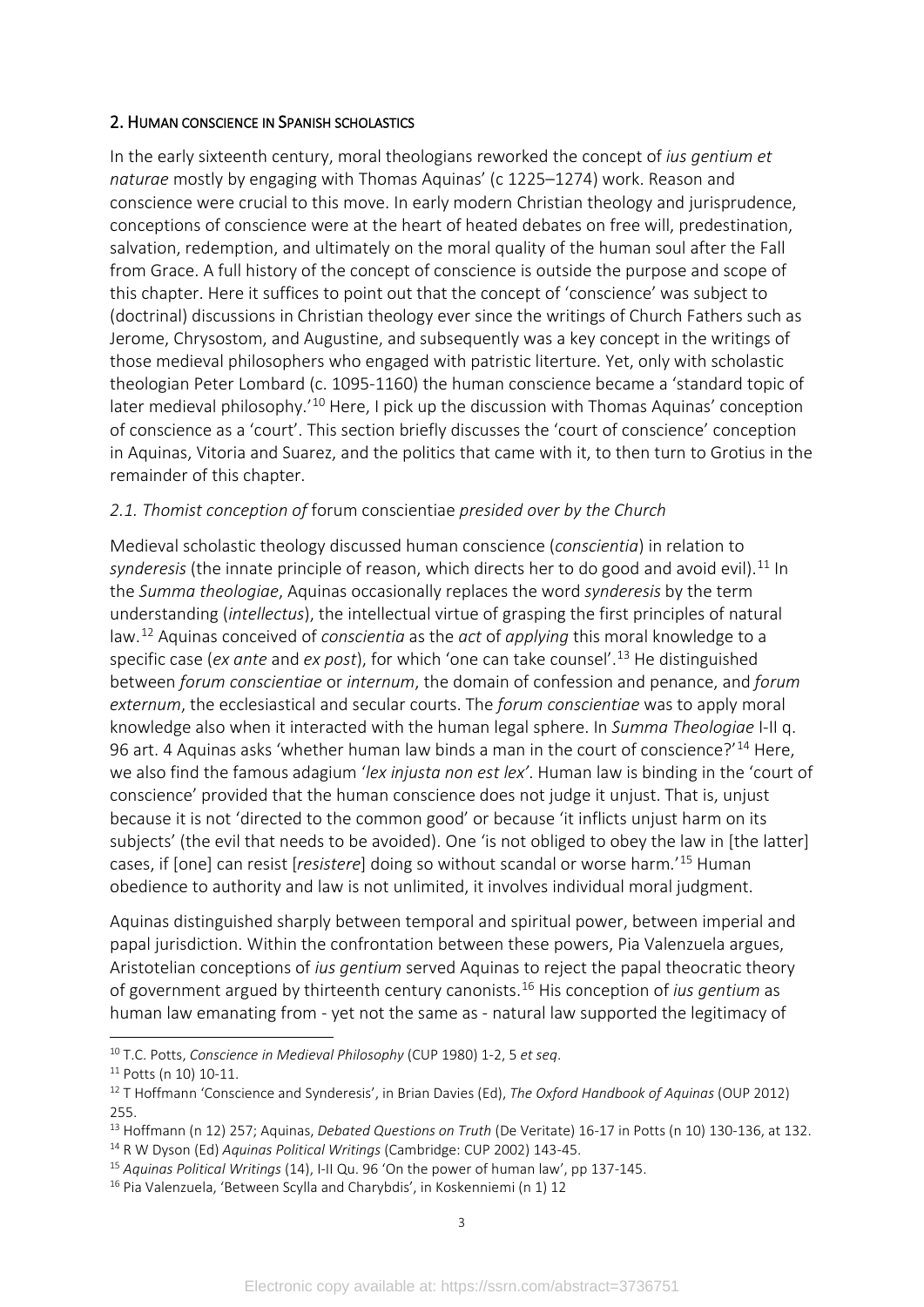the authority and autonomy of temporal or secular government and the declericalization of legal institutions. Secular government he argued was instituted by *ius gentium*. [17](#page-8-0)

The spiritual jurisdiction of the Church of Rome remained undisputed. Moral theologians as the Church's experts gave authoritative interpretations of natural law applicable in the 'court of conscience'. They educated the clergy on giving guidance to prevent erring of conscience and to relief the erroneous conscience by the sacrement of confession and penance. Hence, the famous "cases of conscience"<sup>[18](#page-8-1)</sup> literature developed by this practice and in turn used to equip the future clergy in their function of confessors. In that role they were the judges of the 'court of conscience', the superior in moral judgement. A 'culture of counsel of conscience' emerged,<sup>[19](#page-8-2)</sup> the individual moral agent examined her conscience in confession to then be guided or judged and unburdened by the confessor and the sacrement of penance. The conscience was thus both free and bound. It was free in its judgement, yet bound by natural law and justice interpreted and applied authoritatively by the Church.

# *2.2. Spanish scholastics: moral theologian Francisco de Vitoria (c 1480-1546)*

For sixteenth century Roman Catholic Scholastics, the conscience was the dominion of God, and the Church provided the judges to exercise jurisdiction in the 'court of conscience' and judge whether general natural law principles were applied correctly in a specific case. The moral theologians of the School of Salamanca, so significant and prominent in the history of international law, continued in the Aristotelian-Thomistic tradition well through the European Reformations. Francisco de Vitoria belonged to the Dominican Order, which was founded in Bologna in 1216 and from there led a revival of Thomas Aquinas' moral theology. He was one of the most prominent moral theologians of his time. In his classroom in Salamanca, Vitoria taught the future pastors of the Spanish Crown and Royals, the Royal ministers and advisors, *Conquisatores*, financiers and merchants, and soldiers, among many others, some of whom would also travel to the Americas themselves.

This is the context of what we have come to know as *The First* Relectio *On the Indians Lately*  Discovered, which Vitoria gave around 1537-39.<sup>[20](#page-8-3)</sup> He did not hide his task nor his troubles:<sup>[21](#page-8-4)</sup> there was no peace of mind – 'sovereigns and their advisors could not attain security and certitude of conscience' – regarding the title of Spanish rule in the Americas.<sup>22</sup> In the opening part of this *Relectio*, Vitoria cited from Deuteronomy where the Levitian priests are the experts, the judges, who provide authoritative opinions binding in conscience.<sup>[23](#page-8-6)</sup> Similarly, he argued that whenever in doubt about an action being good or bad, the contemporary experts, 'those whom the Church has appointed for that purpose', had to be consulted in and out of confession.[24](#page-8-7)

<span id="page-8-5"></span> $22$  Vitoria (n 20) 116 and 119.

<span id="page-8-6"></span><sup>23</sup> Vitoria (n 20) 118.

<span id="page-8-7"></span><sup>24</sup> Vitoria (n 20) 118.

<span id="page-8-0"></span> $17$  Ibidem 51.

<span id="page-8-1"></span><sup>18</sup> Grotius refers to this body of literature in both *Mare Liberum* and *DIBP* (Prolegomena).

<span id="page-8-2"></span> $19$  N Reinhardt, 'How individual was conscience in the early-modern period? Observations on the development of Catholic moral theology', 45(3) *Religion* 2015, 409-428.

<span id="page-8-3"></span><sup>20</sup> F de Vitoria, *De Indis et De jure belli relectiones*, in Ernest Nys (Ed) 'The Classics of International Law' series published by the Carnegie Institute of Washington DC, 1917, at 115-162.

<span id="page-8-4"></span> $21$  Privately, in a letter to Miguel de Arcos of 8 November 1534, Vitoria wrote: 'no business shocks me or embarrasses me more than the corrupt profits and affairs of the Indies.'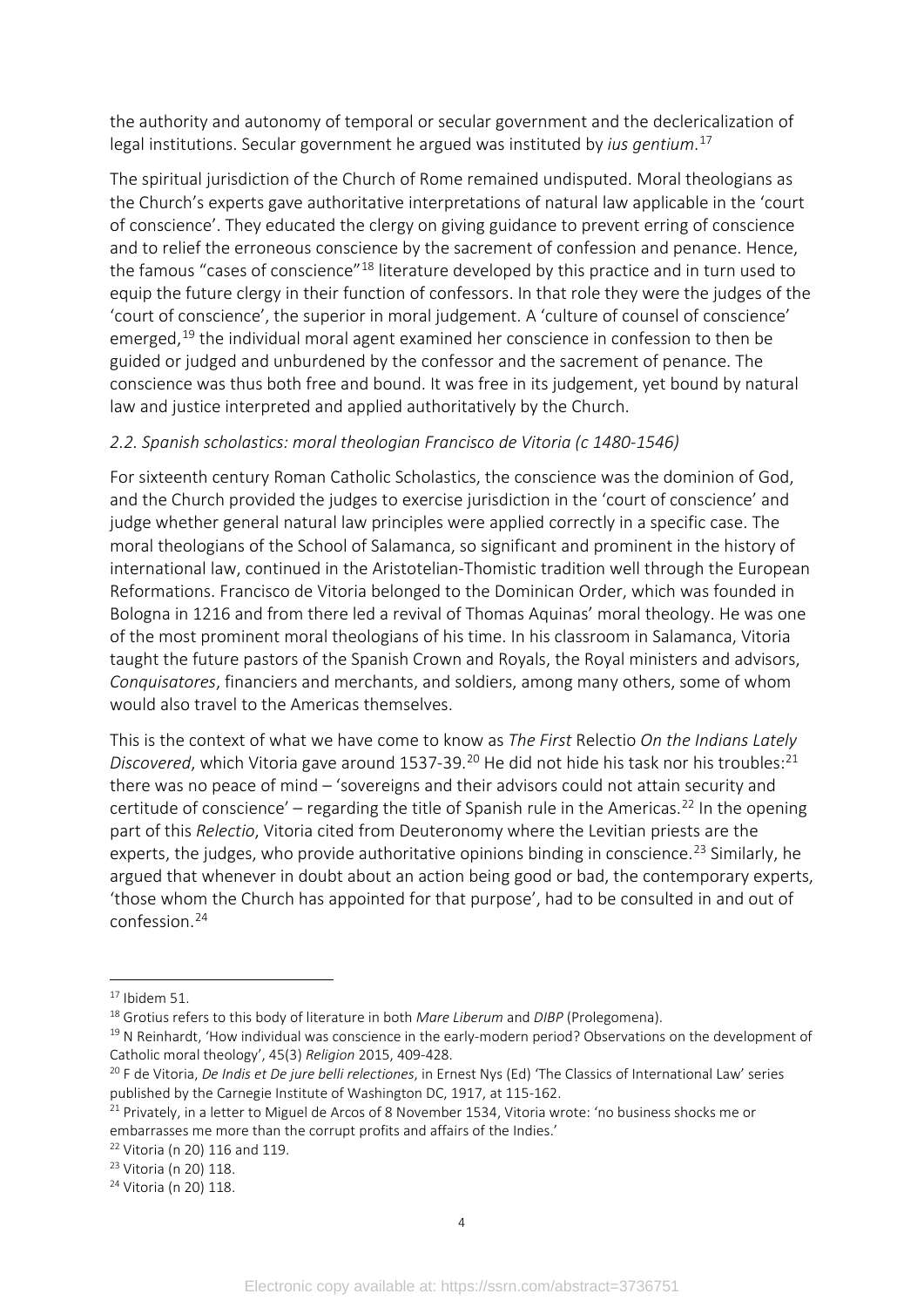In a preliminary argument, Vitoria argued that in any controversial matter there existed a 'duty to consult' the Church's experts and to follow their interpretation of natural law and judgment, which then would provide security in conscience. The conscience of the flock might be mistaken; hence, there was a duty 'to follow th[e] [experts'] opinion' in order to avoid  $sin<sup>25</sup>$  $sin<sup>25</sup>$  $sin<sup>25</sup>$ 

'For in those matters which belong to his salvation a man is bound to yield credence to the teachers appointed by the Church, and in a doubtful matter their ruling is law. For just as in the contentious forum the judge is bound to judge in accordance with what is alleged and proved, so in *the forum of conscience a man is bound to base his judgment, not on his own sentiments, but on demonstrable reason or on the authority of the wise*; else his judgment is presumptuous and exposes him to the risk of going wrong, and indeed he does err in the very fact.'[26](#page-9-1)

The rest is history, told by many.<sup>[27](#page-9-2)</sup> Victoria examined divine, natural and human law whereas all law, including civil laws, 'bind in the forum of conscience, as St. Thomas teaches (*Prima Secundae*, qu. 96, art. 4).'[28](#page-9-3) Ultimately, he have his opinion: there were no legitimate titles in divine law, yet he developed and interpreted natural law and applied it to the case at hand. He recalled Gaius' definition of *ius gentium*, that is, what natural reason has established among all nations, and redefined it as *ius gentium et naturae* applicable to relations between all sovereigns and peoples, Christian and non-Christian.<sup>[29](#page-9-4)</sup> Through this authoritative interpretation of the law of nature and nations, he gave birth to early modern *ius gentium et naturae*.

The Thomist conception of concience as *forum conscientiae* presided over by a confessorjudge outside the human person and ruled by natural law authoritatively developed and interpreted by the Church, allowed Vitoria to provide peace of mind to merchant and *conquistador*, King and soldier, involved in the Spanish conquest of the Americas.

Later on, with Francisco Suarez (1548-1617), such juridification of the human conscience persisted. He contributed to the confessional literature. Handbooks for confessors -the aforementioned "cases of conscience"- became legal treatises in this Catholic tradition. The human conscience or rational soul was subject of natural law and the confessor was to judge within the 'court of conscience' whether conscience correctly applied natural law. If erred, the Church's sacrements assist the flock in relieving the soul and saving it for 'eternal life'. Suarez too was interested in the potential of the conscience for universal law and cites from

<span id="page-9-0"></span><sup>25</sup> Vitoria (n 20) 119

<span id="page-9-1"></span><sup>26</sup> Vitoria (n 20) 117-18.

<span id="page-9-2"></span><sup>27</sup> See eg Antony Anghie, 'Francisco De Vitoria and the Colonial Origins of International Law', 5 *Soc. & Legal Stud.* (1996) 321-336; M Koskenniemi 'Vitoria and Us' 22 *Rechtsgeschichte* (2014) 119–138.<br><sup>28</sup> Vitoria (n 20) 124; see for Vitoria teaching on Aquinas' Summa Theologia I.II. Qu 96.4 'what obliges in the court

<span id="page-9-3"></span>of conscience' as part of his lectures 'On Laws' in Pagden&Lawrance (Eds), *Vitoria Political Writings* (Cambridge: CUP 1991) 173-179.

<span id="page-9-4"></span><sup>&</sup>lt;sup>29</sup> Vitoria (n 20) 151. In line with the Thomist tradition, for Vitoria natural law knowledge and the faculty to apply it were at work in European as well as non-European peoples since all human beings were *in imagine Dei* – whether they realised it or not. Vitoria teaching on ST I-II Qu 94 in Pagden&Lawrence '*On Laws*' (n 28) 171.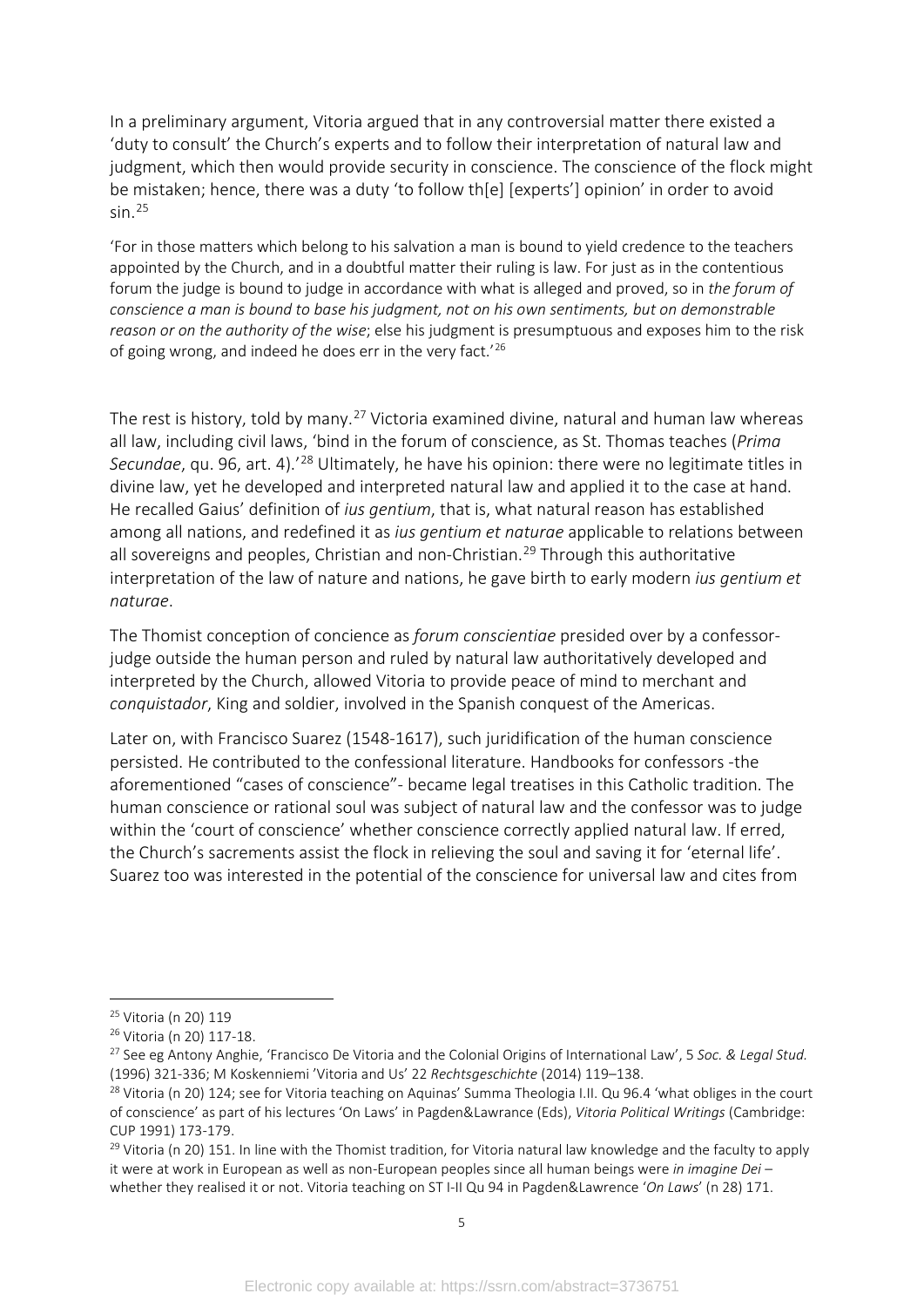Paul's letter to the Romans: 'The Gentiles, who have not the law, do by nature those things that are of the law  $[...]$ , their conscience bearing witness to them.<sup>'[30](#page-10-0)</sup>

# *2.3. Human conscience and confession as a 'technology of the self'*

Michel Foucault has done brilliant work on the sacrements of confession and penance. In a number of Lectures at the *Collège de France*, he examined the Christian institution of the pastorate and the spiritual direction - '*direction de conscience*' – enforced by the Church of Rome through these sacrements.<sup>[31](#page-10-1)</sup> Vast was the power that came with the complex, mutually dependent spiritual relation between pastor and flock.<sup>[32](#page-10-2)</sup> While Foucault did not deal with Vitoria specifically, the lectures of Salamanca's star-theologian testify to pastoral authority to 'prescrib[e] the law', 'teac[h] the truth', and to give way to the salvation of the individual's soul, and as such to what we would call "expert governance" operated on the human conscience. Foucault unravelled how this Christian examination of conscience, and thus of human action evaluated or anticipated in confession, created a 'new form of power'.<sup>[33](#page-10-3)</sup>

In *Technologies of the Self*, Foucault discusses the obligatory practice of confession and penance extensively in the context of what he called 'technologies' through which humans produce knowledge (and power/domination).<sup>[34](#page-10-4)</sup> Confession and penance were the practices that reinforced the Christian pastorate and the expert rule by the institutions of the Church of Rome. Through these practices, Foucault argued, the Church was involved in 'governmentalbility' and produced domination. The practice of confession became one of the issues at stake during the Reformations and a decisive step in the move from medieval to modern legal and political thought.

# 3. HUMAN CONSCIENCE IN GROTIUS' IUS GENTIUM ET NATURAE

# *3.1 Protestant Reformations and Christian humanism : Luther and Calvin - Seneca and Erasmus*

Protestant reformers such as Martin Luther (1483-1546) and Jean Calvin (1509-1564) turned ardently against involvement of clerical intermediaries in the self-examination of the human soul and against the (abuse of) power and domination that came with the law and institutions governing human conscience.[35](#page-10-5) Luther famously burned the manual for confessors, *Summa Angelica* (1486), in 1520 in Wittenberg. He argued 'consciences are bound by the law of God alone', not by the interpretations of natural law given by the clergy ('what is written in

<span id="page-10-0"></span><sup>&</sup>lt;sup>30</sup> Francisco Suarez, Selections from Three Works of Francisco Suarez (Oxford: Clarendon Press; London: Humphrey Milford., 1944) Book II: On the Eternal Law, the Natural Law, and the Ius Gentium: Chapter IX 'Is the Natural Law Binding in Conscience', at 223-24.

<span id="page-10-1"></span><sup>31</sup> M Foucault, *Security, Territrory, Population. Lectures at the Collège de France 1977-1978*, ed. by Michel Senellart (Palgrave 2009), 163 et seq; also, M Foucault, *Abnormal. Lectures at the Collège de France 1974-1975* (Verso 2016), lecture Seven 19 February 1975.

<span id="page-10-2"></span><sup>32</sup> Foucault 1977-1978 (31), 169-177.

<span id="page-10-3"></span><sup>33</sup> Ibidem. See also Reut Yael Paz in: Hoffmann and Orford (Eds) *The Oxford Handbook of the Theory of International Law* (OUP: 2016) 923.

<span id="page-10-4"></span><sup>34</sup> M Foucault, *Technologies of the Self: A Seminar with Michel Foucault*, in: Martin, L.H. et al (London: Tavistock, 1988), 16-49, at 18.

<span id="page-10-5"></span><sup>&</sup>lt;sup>35</sup> Cf DeCock (n 5) 46: on how ius commune was diffused into the smallest arteries of societies by confessional practice.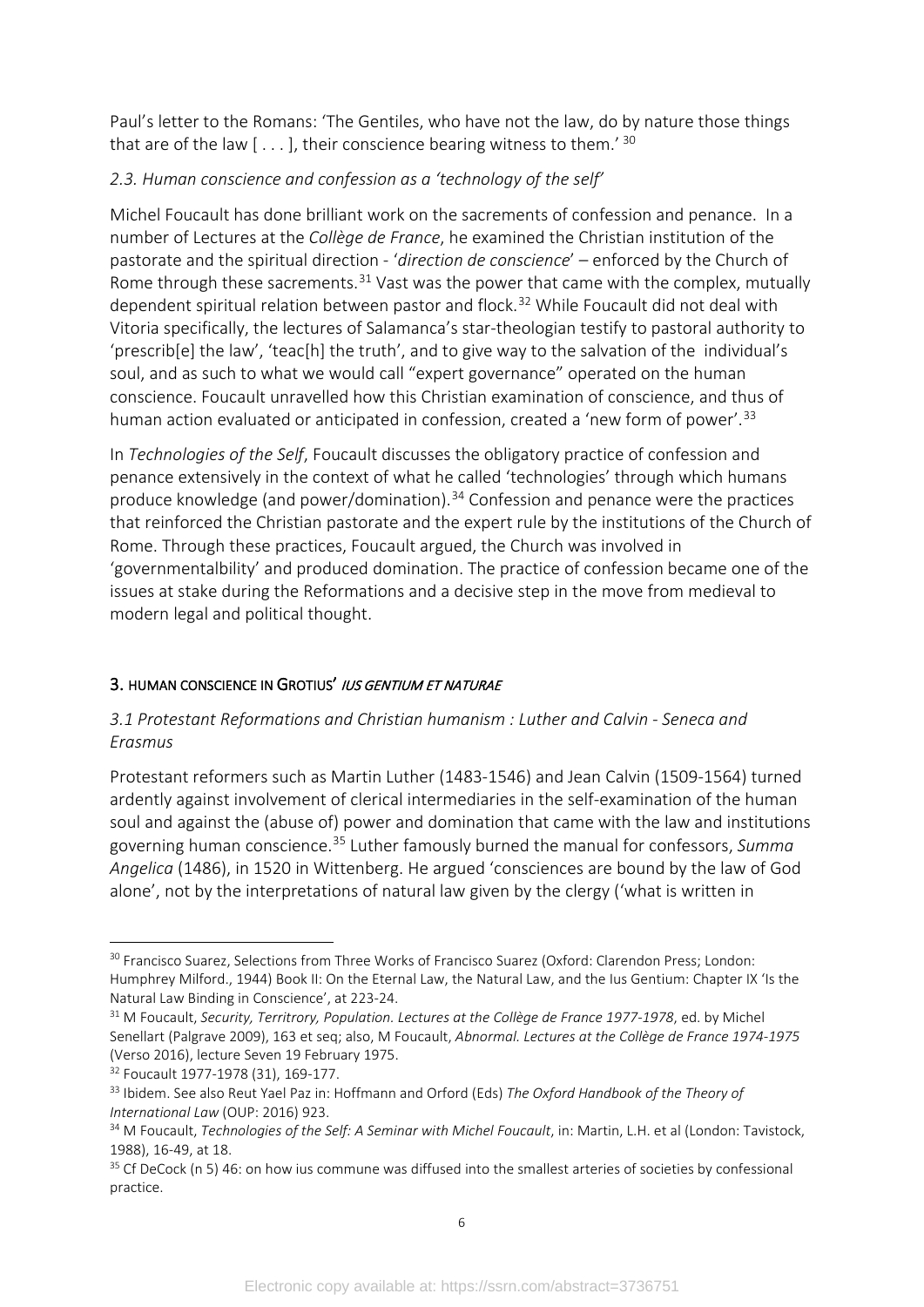Scriptures is plain to all').<sup>[36](#page-11-0)</sup> Postlapsarian human nature had to be guided by God's law and grace otherwise no good could emanate from humans.<sup>[37](#page-11-1)</sup> This affected the relation between reason and conscience: God was the highest authority for the free conscience. Conscience reconceived as 'will and intent' then employed reason. The politics of this conception of Christian conscience lies in the 'sanctity' it gave to property and contract rights crucial to mercantile societies. [38](#page-11-2)

For Calvin too conscience in its morally depraved state had to be guided directly by God's love and grace. Calvin conceived of the liberty of conscience as a 'first and most essential right'.<sup>[39](#page-11-3)</sup> Jennifer Herdt explains how for Calvin natural law was 'linked emphatically with judicial conscience, and in particular with awareness of divine judgement.'[40](#page-11-4) Conscience creates a state of continuous self-judgement as it 'brings [humans] before the judgement seat of God.' This judicial conception of conscience is entirely *internal*: the human individual's *free* conscience applies natural law in accordance with God's judgement.<sup>[41](#page-11-5)</sup> In other words, the Protestant Reformations impacted the relation between conscience and natural reason and natural law. Not the Church official but individual conscience - being where God resides in and speaks to humans – knows, interprets and applies natural law. Calvin had a keen eye for how humans often'blind' themselves to 'the deliverances of conscience.'<sup>[42](#page-11-6)</sup>

Luther's antagonist, Desiderius Erasmus (c. 1469-1536) was a Renaissance humanist who advocated religious toleration. He was educated in the '*devotio moderna*' and lived as an Augustianian monk for a short period of time before he became a freely travelling scholar and European citizen. Erasmus (as well-known, later greatly admired by Hugo Grotius) became known for his anticlericalism, egalitarianism, social reformism, and his attack on ecclesiastical corruption – for which he in turn came under attack of the Roman Catholic Church. His writings, as much of the Northern-Humanist's work, centered around the human conscience in general and the conscience of political leaders in particular.

Here it may be helpful to bring to mind Erasmus' admiration for Seneca's moral integrity and the 'holiness of Seneca's teachings.'<sup>[43](#page-11-7)</sup> Apart from the bible and Patristic literature, Erasmus drew on Seneca, other Stoics and Ancient philosophers, for his *philosophia Christi*, which entailed 'the restoration of human nature originally well formed'.<sup>[44](#page-11-8)</sup> Such 'rebirth' required moral instruction and a nurturing of 'the love of what is good' innate in humans. To that end, Erasmus - following the Stoics - prescribed the practice of 'daily self-examination'[45](#page-11-9) a practice to tell the truth to oneself about oneself to gain self-knowledge and self-mastery.

<span id="page-11-1"></span><sup>37</sup> JE Nijman, 'Grotius' Imago Dei Anthropology: Grounding Ius Naturae et Gentium', in *International law and Religion*, edited by Martti Koskenniemi, Monica García-Salmones, and Paolo Amoroso (OUP, 2017), pp. 87-110. <sup>38</sup> Berman (n 6) 30

<span id="page-11-0"></span><sup>&</sup>lt;sup>36</sup> Luther, *The Bondage of the Will*, p 107-109

<span id="page-11-3"></span><span id="page-11-2"></span><sup>39</sup> John Witte Jr, *The Reformation of Rights: Law, Religion, and Human Rights in Early Modern Calvinism* (CUP 2007) 2, 45-7; Witte also shows how therewith Calvin laid the foundation for the development of fundamental rights and freedoms.<br><sup>40</sup> Jennifer A. Herdt, Calvin's legacy for contemporary Reformed natural law, *Scottish Journal of Theology* 67(4):

<span id="page-11-4"></span><sup>414–435 (2014)</sup> at 419. Cf Berman I (n 6) 529-30 for Aquinas' theology of judgement.

<span id="page-11-5"></span><sup>41</sup> Herdt (40) 420.

<span id="page-11-7"></span><span id="page-11-6"></span><sup>42</sup> Herdt (40) 417. 43 Margo Todd, *Christian Humanism and the Puritan Social Order* (2002), 27-8

<span id="page-11-8"></span><sup>44</sup> Ibidem 29

<span id="page-11-9"></span><sup>45</sup> Ibidem 31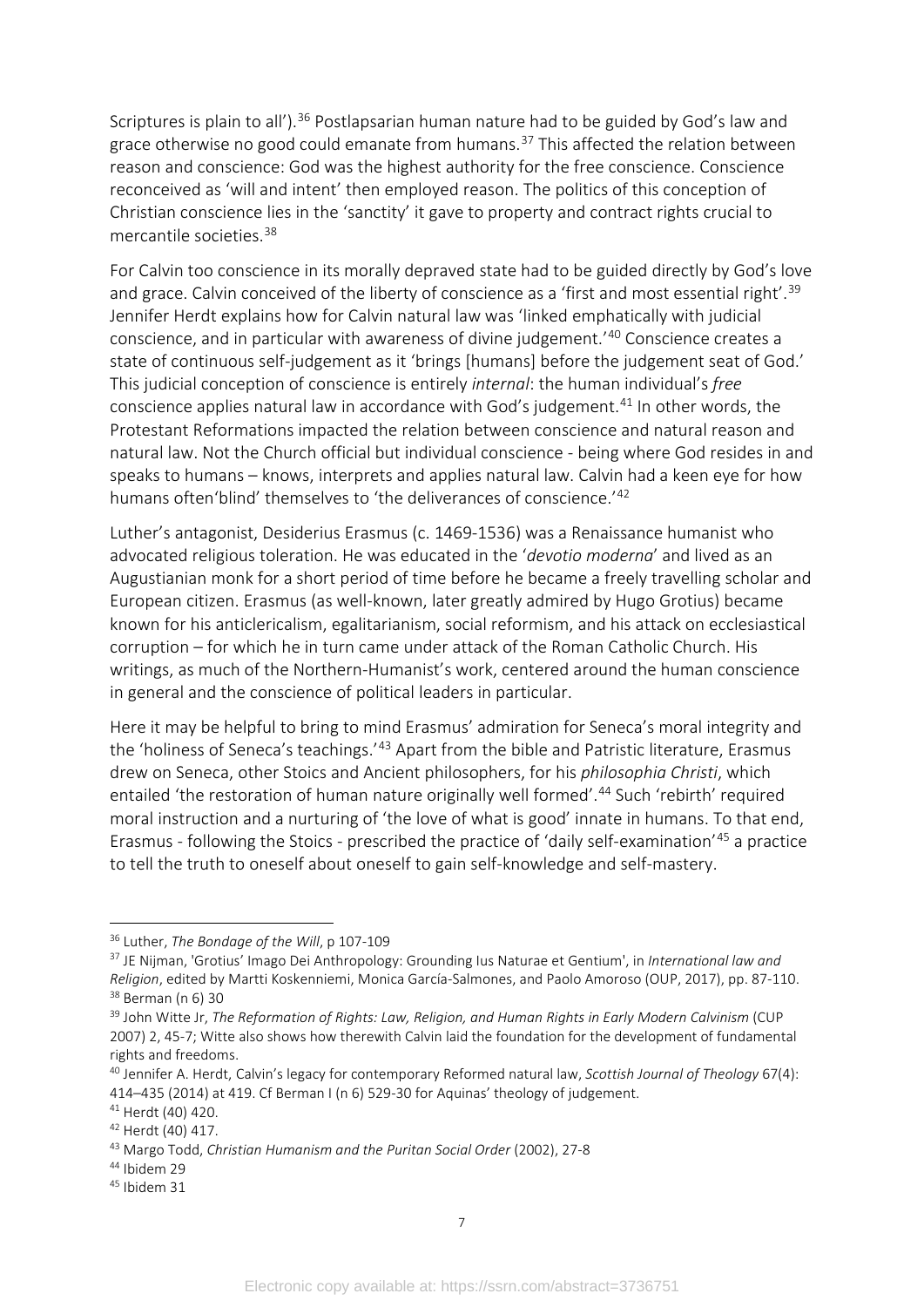Erasmus' conception of conscience is less Thomist and more Stoic in nature. He undercut the power of the pastorate in the 'court of confession' with emphasis on the discipline of selfexamination without too much involvement of clerical intermediaries between the individual and God. Examination *of the self, by the self* could overcome sinful, vicious thoughts and inclinations and liberate right reasoning, that is, reasoning directed at the realisation of the common good. The latter, incidentally, was also a precondition for Erasmus' 'consensual model of lawful government'.[46](#page-12-0)

Rather than a courtroom, Erasmus' conception of human conscience thus reflects a classroom – to stay with spatial metafors. It was first and foremost a space of learning for life on earth, receptacle of moral instruction set to bring about social reform through moral (self-)reform.

### *3.2. Grotius' turn inwards: the concept of the* free *human conscience and* forum conscientiae *guided by* caritas

The Council of Trent (1545-1563), the Peace of Augsburg (1555), the Edict of Nantes (1598), are moments in the history of the Protestant Reformations and Counter-Reformation that testify to the controveries around the liberty of conscience. It was also one of the conceptual and theological drivers of the Dutch Revolt against the Netherlands' Spanish sovereign. The revolting provinces laid down the principle of freedom of conscience in the Union of Utrecht (1579) and then in 1581 in the Act of Abjuration with which they liberated themselves from the allegiances to their sovereign, Philips II.<sup>[47](#page-12-1)</sup>

Hugo Grotius (1583-1645), while actively engaged with the legal affairs in and of the Dutch Republic, was also a dedicated theologian. The free conscience was central to Grotius' theological, political and legal thought and to much of his writings on peace and toleration both as a practitioner and a scholar.<sup>48</sup>

Grotius can count as an epitome of the focus away from the outside clerical authority onto the individual conscience *itself* as interpreter of the (natural) law to be applied by the human *forum conscientiae* that is pointed to in previous sections. Grotius liberated human conscience and thus human agency from the jurisdiction of the Roman Catholic Church. A political move of the highest importance for a Protestant member of the governing elite of the revolting Republic. Grotius thus secured a solid basis for *ius gentium et naturae* governing immediately the free conscience of sovereigns.

In *Enlightenment Contested*, Jonatan Israel explains, how in the second half of the seventeenth century, Holland was 'identified as a prime sourc[e] of denial of God, flagrantly

<span id="page-12-0"></span><sup>46</sup> Jardine (Ed) *Erasmus' The Education of a Christian Prince*, at vii

<span id="page-12-1"></span><sup>&</sup>lt;sup>47</sup> An English translation of the text of the Union of Utrecht is in E.H. Kossman and A.F. Mellink, eds., Texts concerning the Revolt of the Netherlands (Cambridge: Cambridge University Press, 1974), pp. 165-73; article 13 states: 'each person shall remain free, especially in his religion, and that no one shall be persecuted or investigated because of their religion.'

<span id="page-12-2"></span><sup>48</sup> Grotius' draft Amsterdam *Jodenreglement* testify to the individual freedom of conscience, yet also to the limits on the exercise of *public* worship of non-Christian faiths. See Marc de Wilde (2017) 'Offering Hospitality to Strangers: Hugo Grotius's Draft Regulations for the Jews', *85*(3-4) *Tijdschrift voor Rechtsgeschiedenis* (2017) 391- 433.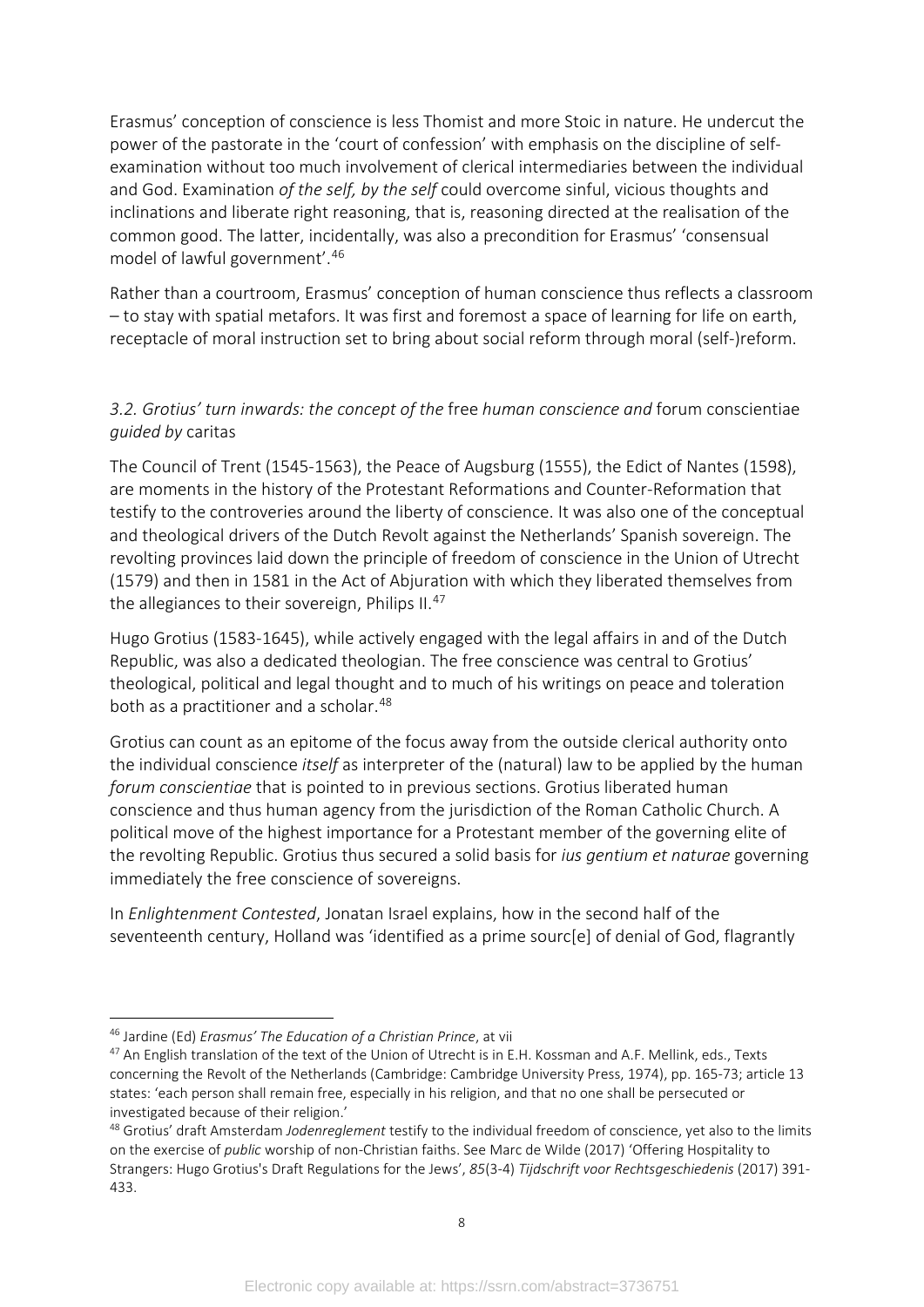defying *consensus gentium*'.[49](#page-13-0) Israel points to an 'organized movement' of 'atheism' at German universities led by Matthias Knutzen.

'He named his "sect" the *Gewissener* [Conscientiaries] because, he said, there exists no other true God, Religion, or Magistracy than Man's Conscience, the medium by which all men are taught "the three precepts of justice", as Bayle puts it, precisely recording Knutzen's formula as given in his tracts: 'to do no injury to anyone, to live honestly and give everyone his due".'[50](#page-13-1)

More than Knutzen's formula, this formula was of course central to natural law theorists, including Grotius and Leibniz,<sup>[51](#page-13-2)</sup> ever since discussed by Roman Lawyer Cicero in *De Officiis*. Earlier in the seventeenth-century, Grotius had been accussed of deism and Socinianism and his famous *etiami daremus* disclaimer in DJBP had added to the controversies, while it actually seemed to have meant to provide stable ground underlying all theological differences: the universality of a free conscience as inner judge. Neo-stoic philosopher and Erasmian humanist, Justus Lipsius (Joost Lips) (1547–1606), whom Grotius admired, wrote for example in his 1598 *Politica*:

'even where there is no religion or fear of the Divine at all, there is still a tiny sprig of conscience, in danger, so to speak, from the bad soil. Conscience, then, is THE SMALL SPARK OR RIGHT REASON LEFT IN MAN, THE JUDGE AND INDICATOR OF GOOD AND EVIL DEEDS.<sup>'[52](#page-13-3)</sup>

In *Adamus Exul* (1601), a biblical drama he personally send to Lipsius,<sup>[53](#page-13-4)</sup> Grotius examines the human conscience of Adam and Eve – and therewith of all humanity – before and after the Fall from Grace. The Thomist distinction between the abstract principles of natural law (*synderesis*) and their application by conscience (*conscientia*) shines through when the Angle speaks to Adam. [54](#page-13-5) A little later, God is speaking how he resides 'within [Eve's] kindling conscience.'[55](#page-13-6)

In *Meletius* (1611), the human conscience features within an irenistic argument aimed at bringing peace in church and state, in the Republic and beyond.<sup>[56](#page-13-7)</sup> The argument has often been summed up as '*Necessariis Unitas, in Non Necessariis Libertas, in Utrisque Caritas'* ('unity in necessary things; liberty in uncertain things; charity in all things').<sup>[57](#page-13-8)</sup> It was the same argument of freedom of conscience and minimalist Christian creed that carried *De Veritate* (1622/47).

<span id="page-13-3"></span><span id="page-13-2"></span><sup>51</sup> GW Leibniz 'Codex Iuris Gentium' in P Riley (Ed) *Leibniz Political Writings* (Cambridge: CUP, 2<sup>nd</sup> ed 1988) 171-3. <sup>52</sup> Justus Lipsius, *Politica: Six Books of Politics Or Political Instruction* transl. Jan Waszink (Van Gorcum, 2004) Book

<span id="page-13-0"></span><sup>49</sup> J.I. Israel, *Enlightenment Contested* (OUP 2008) 166

<span id="page-13-1"></span><sup>50</sup> Israel (n 48) 166

I, Ch 5, p 277. Lipsius provided many citations from the classics on conscience, such as Stobaeus' 'a good conscience is always free from fear', Cicero's 'nothing is more blissful than tranquillity of conscience', and Seneca's 'a bad conscience […] is distressed and restless even in solitude.' The latter's more juristic language is there with 'Miserable you are, if you ignore this witness!' Whether Grotius drew on these requires more research. (Caps in original.)

<span id="page-13-5"></span><span id="page-13-4"></span><sup>53</sup> H. Nellen, *Hugo Grotius: A lifelong Struggle for Peace in Church and State, 1583-1645* (Brill, 2014) 58. <sup>54</sup> Grotius, Hugo. *Adamus Exul*. In *The Celestial Cycle,* edited by Watson Kirkconnell (Toronto: University of Toronto Press, 1952) 16: 'Behold | Thy gifts of conscience, reason, active power | Of self-producing, selfcombining all | Innate ideas of intellectual truth, | Intelligible abstract principles, | Illimitably applicable.' <sup>55</sup> Ibidem 50.

<span id="page-13-8"></span><span id="page-13-7"></span><span id="page-13-6"></span><sup>56</sup> H Grotius, *Meletius*, ed and transl by GHM Postumus Meyjes (Brill 1988), 10.47–50; 28.113–15.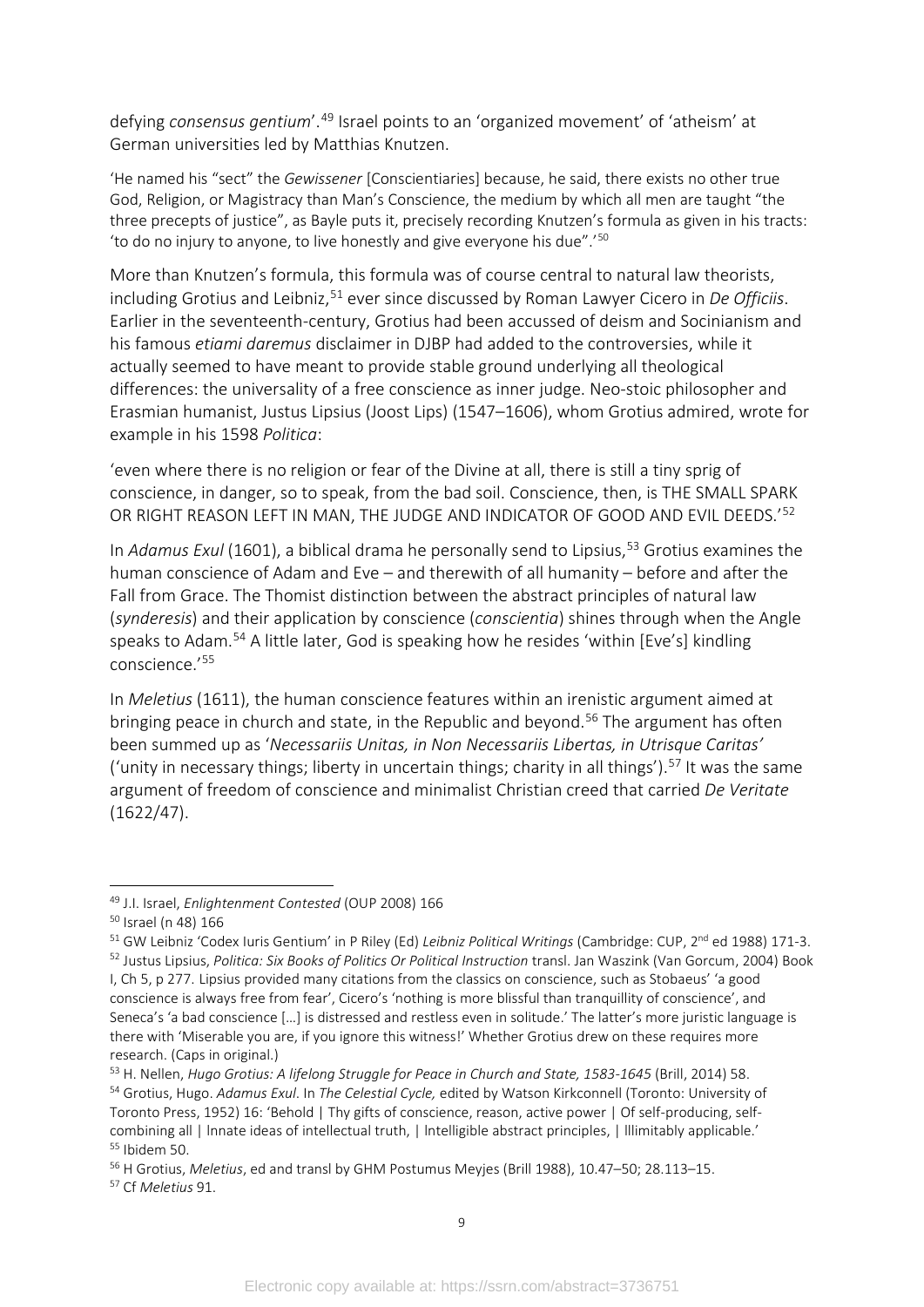Distinguishing between theoretical (doctrines (*decreta*) or principles) and practical (ethical precepts (praecepta) or rules),<sup>[58](#page-14-0)</sup> Grotius underscored the importance of the latter, i.e ethics and political philosophy in *Meletius*. This was also where his interest lied: how to live one's life well and how to develop a good social order?[59](#page-14-1) Created *in imagine Dei*, human is capable of doing 'good' and capable of making 'an effort' to improve after God's likeness and living by 'mutual love and friendship'. [60](#page-14-2) She is sufficiently *un*corrupted to know natural law and apply it, yet corrupted by vice to a degree that conscience may err.<sup>[61](#page-14-3)</sup> This should however not lead to too harsh a verdict on humans.<sup>[62](#page-14-4)</sup> Humans can learn and return to virtue and virtuous judgement.<sup>[63](#page-14-5)</sup>

The work human conscience does in *Meletius* is fourfold. First, it testifies empirically (*ex post*) to human's innate moral knowledge (natural law) and to human's free choice as it may act on this knowledge or err (consciously or unconsciously). It testifies to humans as free moral agents, who may then freely subject to law and authority.<sup>[64](#page-14-6)</sup> 'The repeated warnings of each individual conscience' when erred point to human moral depravity – with the Fall, 'nature became no longer "mother" but "stepmother"' – as well as to human 'answerab[ility]' for ethical failures.

Second, human conscience thus features as human's internal self-judge that applies the standards of natural law and justice to the self. It 'accuses us more or less severely according to the magnitude of our sins.<sup>'[65](#page-14-7)</sup> A bad conscience thus also functions as internal judge and executor of punishment for the self. These self-accusations become harder to live with when the sins become heavier. Grotius refered a few times to the Stoic philosopher of self-control and self-mastery, Seneca, on whom Erasmus also drew. 'One of the frailties of the human condition is the obfuscation of the mind, which gives rise not only to inevitable error but even to an attachment to errors.<sup>'[66](#page-14-8)</sup> Therefore Seneca propagated rigorous self-examination of the human conscience and self-education. After all, as Grotius cites Seneca again, '[i]f we want to be just judges of everything, we would first convince ourselves that none of us is without guilt.<sup>'[67](#page-14-9)</sup> Self-examination had to assist people in taking up 'responsib[ility] for their deeds' and stimulate virtues such as modesty.<sup>[68](#page-14-10)</sup>

Third, conscience plays an important role in Grotius' theory of ethics. It provides ground for four categories of 'duties of love': towards i) God (eg prayer), ii) humanity (eg duty of friendship or charity 'on the ground of natural kinship in the image of God'), iii) society or the state (eg to be 'good citizens' and to subject to governmental authority), and iv) oneself (eg 'to preserve as best as he can his own life, safety and health' and thus not to 'commit suicide').<sup>[69](#page-14-11)</sup> As the bottom-line, Grotius understood 'that brief and famous rule, highly

<span id="page-14-10"></span><sup>68</sup> *Meletius* 41-43. Here, the examination of the self takes the form of the duty to prayer and is conjoined with the 'certain[ty] of foregiveness'. Cf Foucault's technology of the self *supra* 2.3.

<span id="page-14-11"></span><sup>69</sup> *Meletius* Chapter IV.

<span id="page-14-0"></span><sup>58</sup> *Meletius* 19.1-9

<span id="page-14-1"></span><sup>59</sup> Posthumus Meyjes (n 56), 34-35

<span id="page-14-2"></span><sup>60</sup> *Meletius* 30

<span id="page-14-3"></span><sup>61</sup> *Meletius* 30-36.

<span id="page-14-4"></span><sup>62</sup> *Meletius* 34-39; 89-91.

<span id="page-14-5"></span><sup>63</sup> *Meletius* 43, 56-57.

<span id="page-14-6"></span><sup>64</sup> *Meletius* 10, 35-36.

<span id="page-14-7"></span><sup>65</sup> *Meletius* 37

<span id="page-14-8"></span><sup>66</sup> *Meletius* 39

<span id="page-14-9"></span><sup>67</sup> *Meletius* 41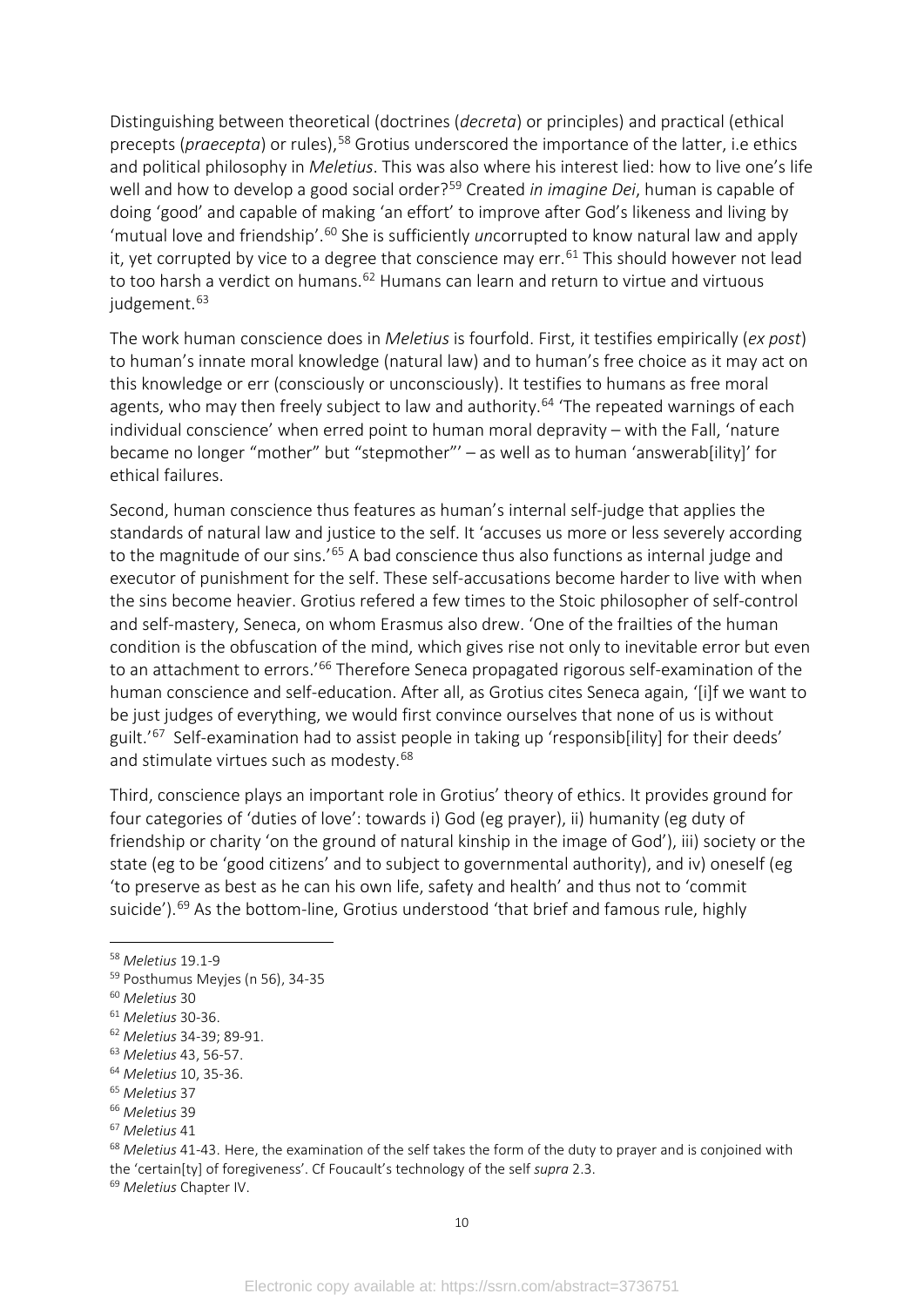recommended by the emperor Hadrian: "Do not do unto someone else what you do not want done to yourself."'[70](#page-15-0) Grotius harped on the natural duty of all humans to care for their neighbour (*caritas*) and take her interests into account.[71](#page-15-1) Throughout *Meletius*, Grotius' Christian-humanist conception of human conscience conjoins 'knowing' and 'caring'. Human conscience is the best councillor or justice, it applies natural law and justice to specific cases and this includes the duties of love (duties required by assignative justice).

Finally, conscience enables humanity to agree, to *consensus gentium*: 'ethical precepts are mostly plainer and less complicated, it stands to reason that most people readily agree on precepts.'[72](#page-15-2) Practical reason and virtuous judgment prevail over theoretical doctrines. Grotius' theory of natural religion and free conscience blends perfectly with his theory of natural law.

#### *3.3. The human conscience in Grotius' thought on* ius gentium et naturae

Grotius was well aware of the 'court of conscience' tradition of the Church of Rome, the handbooks of its moral theologians (Vitoria and Suarez) and the 'cases of conscience'.<sup>[73](#page-15-3)</sup> An Arminian Protestant, he broke with the confessional court version of the 'court of conscience' and reconceived *conscientia* as itself the *internal* judge and punisher of the self (these reponsibilities were not executed by the confessor). Grotius thus disentangled universal natural law - *ius gentium et naturae* - from the spiritual jurisdiction of the Roman Catholic Church. If human conscience errs, punishment consists in internal turmoil over the violations of one's obligations. In the internal court, natural law and justice, that is, expletive (strict) and attributive (distributive) justice, applied.<sup>[74](#page-15-4)</sup> As such, the human conscience came to underpin an international order in which *ius gentium et naturae* was backed up by punishment – and thus, true law - and in which both strict justice (perfect rights and duties) and distributive justice (duties of love) applied. The latter requires virtuous or 'well-tempered judgment' of all sovereigns.<sup>[75](#page-15-5)</sup>

#### A. Mare Liberum

In *Mare Liberum*, *conscientia* features as a court. Grotius appealed directly to the 'upright conscience and fidelity' of 'the Rulers and Free Nations of the Christian World'.[76](#page-15-6) Right at the beginning Grotius makes clear what is at stake: who determines right and wrong? The rich and powerful would suggest, Grotius argues, 'that justice and injustice are distinguished [...] merely by the opinion and custom of mankind.<sup>'[77](#page-15-7)</sup> This is 'absurd and unnatural' to Grotius. Clearly it would put the normative standard too low. Law is more than social facts, it is more than what in DJBP Grotius called 'might makes right'.<sup>[78](#page-15-8)</sup> If it is however not the rich and the

<span id="page-15-0"></span><sup>70</sup> *Meletius* 68.

<span id="page-15-1"></span><sup>71</sup> *Meletius* 82, 77-87.

<span id="page-15-2"></span><sup>72</sup> *Meletius* 89.

<span id="page-15-3"></span><sup>73</sup> See eg *Mare Liberum* chapter 13 and DIBP Prolegomena 36, where he shows to be well aware of the subjects matters discussed: promises, oaths, reprisals, warfare and so on. Also, Grotius refers to the 'courts of conscience' in Book II Ch X: 'internum animi tribunal'.

<span id="page-15-4"></span><sup>74</sup> Grotius (n 84) Book I.I.VIII, at 36.

<span id="page-15-5"></span><sup>75</sup> Grotius (n 84) Prolegomena 9.

<span id="page-15-6"></span><sup>76</sup> R Feenstra (ed and annotated) *Hugo Grotius. Mare Liberum 1609-2009* (Brill 2009) 5.

<span id="page-15-7"></span><sup>77</sup> *Mare Liberum* (n 74) 5

<span id="page-15-8"></span><sup>78</sup> Grotius (n 84) Prolegomena 3.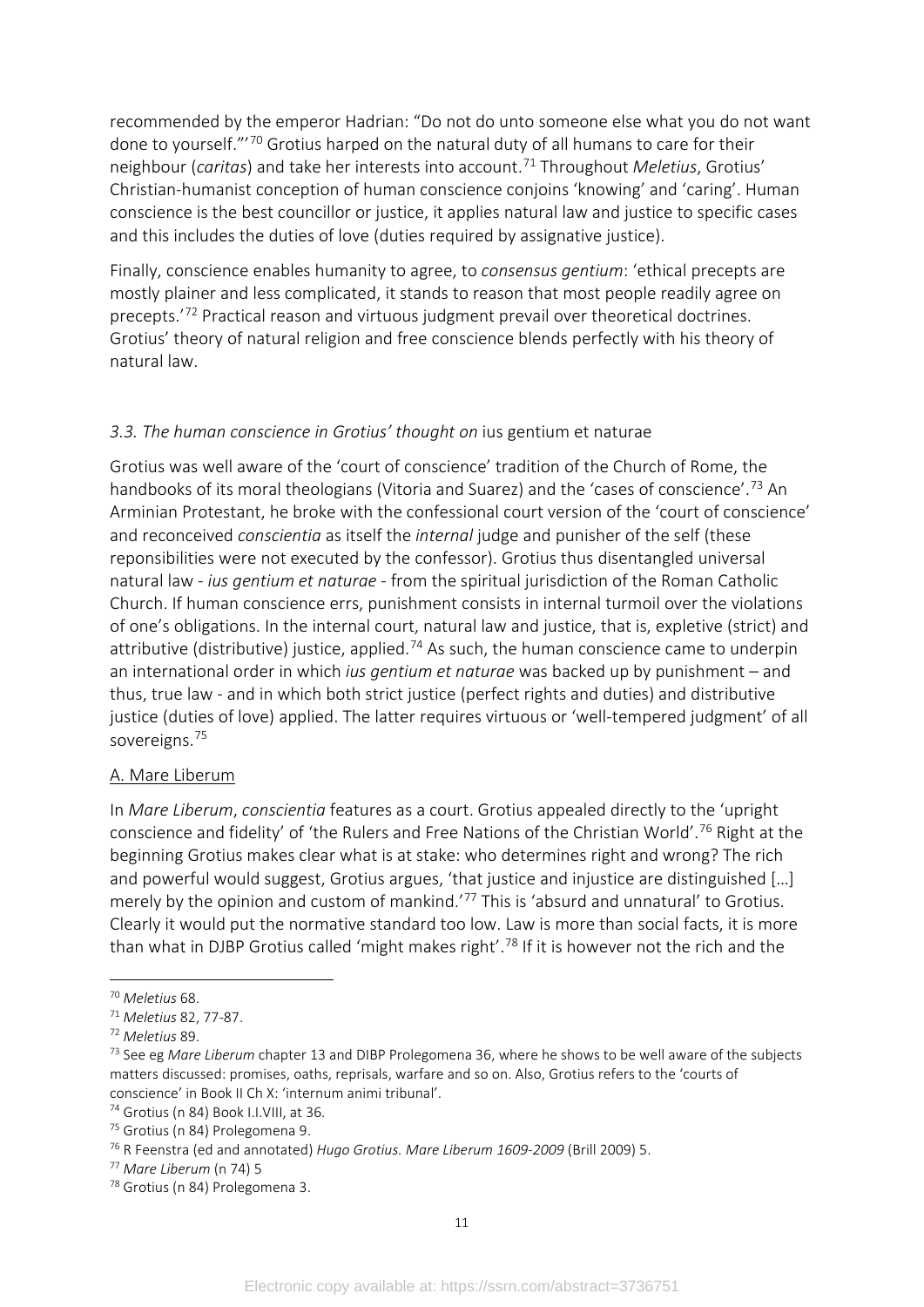powerful who determine what law and justice entails, who does? What is the independent source of law and authority? Grotius builds his argument through the theological language of God as father of the 'one [human] race', one humanity with laws 'written in the minds and on the hearts of every individual, where even the unwilling and the refractory must read them'.<sup>[79](#page-16-0)</sup> Natural law is known to humans and conscience testifies to this knowledge and applies it.

Grotius repeated later in his 'Defence of Chapter V of *Mare Liberum*': the human conscience 'bear[s] witness to' the law of nations written in the Kings' hearts.<sup>[80](#page-16-1)</sup> Without a doubt, Grotius argued, *ius gentium et naturae* then is binding upon Kings like decrees are binding upon 'the common people'.[81](#page-16-2) So, when Grotius asked rhetorically what Christian Kings and Nations ought to think and do, he presented the principles of natural law as 'necessary to uphold the social structure of the whole human race and to maintain harmony thereof'.<sup>[82](#page-16-3)</sup> How then was this natural law of nations enforced? God, 'the king of the universe', would give 'the final punishment' yet until then:

'he delegates to intervene in human affairs two judges whom the luckiest of sinners does not escape, namely, every man's own conscience and his fame (or other men's estimation). These two tribunals are open to those who are barred from all others; to these the powerless appeal; in them are defeated those who are wont to win by might [...].<sup>[83](#page-16-4)</sup>

*Conscientia* as court and judge then is equivalent to what King or magistrate are to their subjects: judge and law enforcer. For Kings upon whom *ius gentium et naturae* is binding, the human conscience fulfills the judiciary function, the *forum internum*, where *forum externum* is absent. *Conscientia* is the inescapable tribunal of sovereigns, the seat of judgement that stands open to those to whom other tribunals are barred. And so, Grotius brought the natural law claim of the free sea against the Portuguese, not to the clergy and the moral theologians of the Church of Rome, <sup>[84](#page-16-5)</sup> but to court of conscience with which every Christian king, Catholic or Protestant, bestowed. These *fora interna* were to interpret and apply the principles of natural law to the case at hand and prove the claim right.

It is important to mention here that *Mare Liberum* was originally written as a chapter of *De Iure Praedae*, an extensive opinion on the seizure of the Santa Catarina together with an extravagant prize by the VOC. Some of the shareholders had a '*crise de conscience*' over the affair, but as Martine van Ittersum points out Grotius did not side with them, yet with the VOC.[85](#page-16-6)

B. De jure belli ac pacis (DJBP)

<span id="page-16-0"></span><sup>79</sup> *Mare Liberum* (n 74) 8-9 CHECK

<span id="page-16-1"></span><sup>80</sup> *Mare Liberum* (n 74) ch 13

<span id="page-16-2"></span><sup>81</sup> *Mare Liberum* (n 74) 9

<span id="page-16-3"></span><sup>82</sup> Ibidem 11

<span id="page-16-4"></span><sup>83</sup> Ibidem 13.

<span id="page-16-5"></span><sup>84</sup> Ibidem opening of Ch 12 – Grotius refered to them and the fact that their 'reasons' cannot 'pacify the concience'.

<span id="page-16-6"></span><sup>&</sup>lt;sup>85</sup> See on the 'Fruin Thesis', which speculates about the 'pangs of conscience' of VOC shareholders, M van Ittersum, *Profit and Principle: Hugo Grotius, Natural Rights Theories and the Rise of Dutch Power in the East Indies 1595-1615* (Brill 2006) Chapter 3, at 113. See also the chapter of Roland Boer in this volume.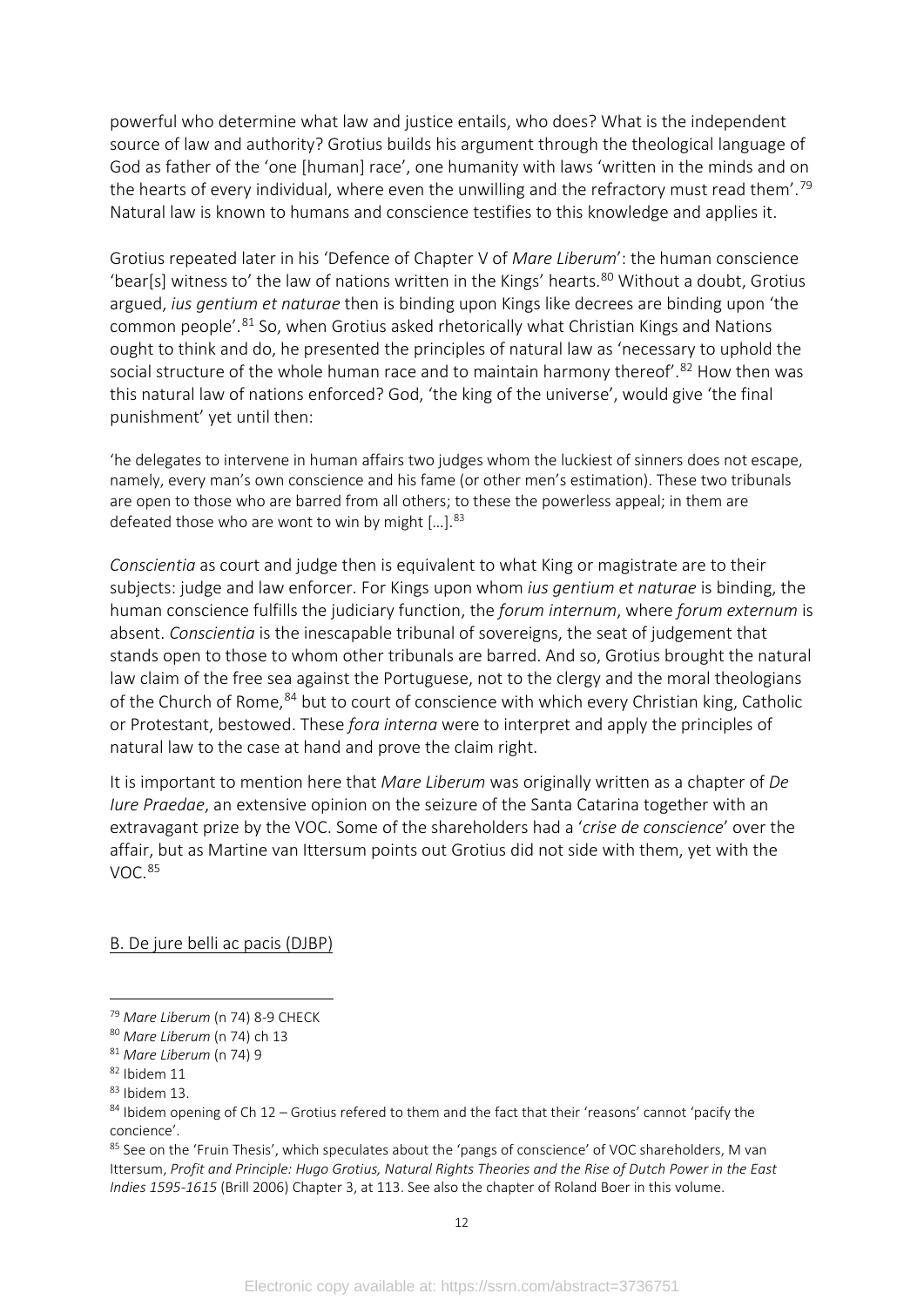The dedication of DJBP also addresses explictly the free conscience of the respective sovereigns of Europe. In DJBP, Grotius argues that the natural law of nations exists and is binding upon sovereigns and nations. Engaging with natural law and justice in their conscience would tell these sovereigns that much of the warfare they were involved in was in violation of this body of norms. In DJBP, the free human conscience provides ground to three important political moves.

First, the concept of human conscience enabled Grotius to establish a universal natural law applicable upon disputes within Christianity and between Christian and non-Christian peoples and sovereigns. Second, the free human conscience provided *ius gentium et naturae* with a decentralised system of law interpretation, application and enforcement in the *forum internum*. Crucial for his answer to contemporary scepticism about natural law and justice as applicable to sovereigns' and their nations. Third, the judge in the court of conscience was to apply natural law springing from both commutative and distributive justice. The latter was thus kept within the *ius gentium et naturae*.

As to the first point, Grotius articulated a rationalist take on natural law: human 'has […] been endowed with the faculty of knowing and of acting in accordance with general principles [of natural law].'[86](#page-17-0) The human faculties of reason, free will and sociability (*appetitus societatis*), [87](#page-17-1) ensure natural law is knowable and applicable to a situation at hand. Human nature itself then is the source of *ius gentium et naturae* – 'the source of law properly so called.'[88](#page-17-2) Human intelligence and sociability enable humans to exercise 'well-tempered judgment'. This exercise of judgement, that is the application of *ius gentium et naturae*, then takes place *in foro interno* and may lead to right action.<sup>[89](#page-17-3)</sup>

In DJBP Book I.I., Grotius famously continues 'The law of nature is a dictate of right reason' and he refers to Philo and Chrysostom to foreground reason and conscience.<sup>[90](#page-17-4)</sup> It goes to show how natural law is not dependent on revealed religion and law (ie divine law) yet universably knowable by and binding upon every human individual: 'When Gentiles that have not the [divine] law do by nature […] the things of the law, these, not having the law, are the law unto themselves, in that they show the work of the law written in their hearts, their conscience bearing witness therewith, and their thoughts one with another accusing or else excusing them.<sup>'[91](#page-17-5)</sup> Or, from Chrysostom: 'In place of the law conscience and the use of reason suffice.'[92](#page-17-6) In other words, *ius gentium et naturae* is known by every ruler and can be applied directly and freely in her *forum conscientiae*. Here too *conscientia* bears witness to the existence of (universal) natural law binding upon sovereigns of all peoples.

As to the second point, having the sources of *ius gentium et naturae* in place, Grotius came to address another sceptic argument: that is, law is only law if it is effective and backed-up by

<span id="page-17-0"></span><sup>86</sup> *De Jure Belli ac Pacis, Prolegomena* para. 7. Hugo Grotius, *De Jure Belli ac Pacis Libri Tres* (1646 edition), *The Classics of International Law*, edited by James Brown Scott, translated by Francis Kelsey (Oxford: Oxford Clarendon Press, 1925), p. 13. Hereinafter *DJBP*. 87 Grotius (n 84) Prolegomena 6.

<span id="page-17-1"></span>

<span id="page-17-2"></span><sup>88</sup> Grotius (n 84) Prolegomena 8 (fn omitted).

<span id="page-17-3"></span><sup>89</sup> Grotius (n 84) Prolegomena 9.

<span id="page-17-4"></span><sup>90</sup> Grotius (n 84) Book | Ch 1.10, p 38.

<span id="page-17-5"></span> $91$  Grotius (n 84) Book I Ch 1.16, p 47.

<span id="page-17-6"></span><sup>92</sup> ibidem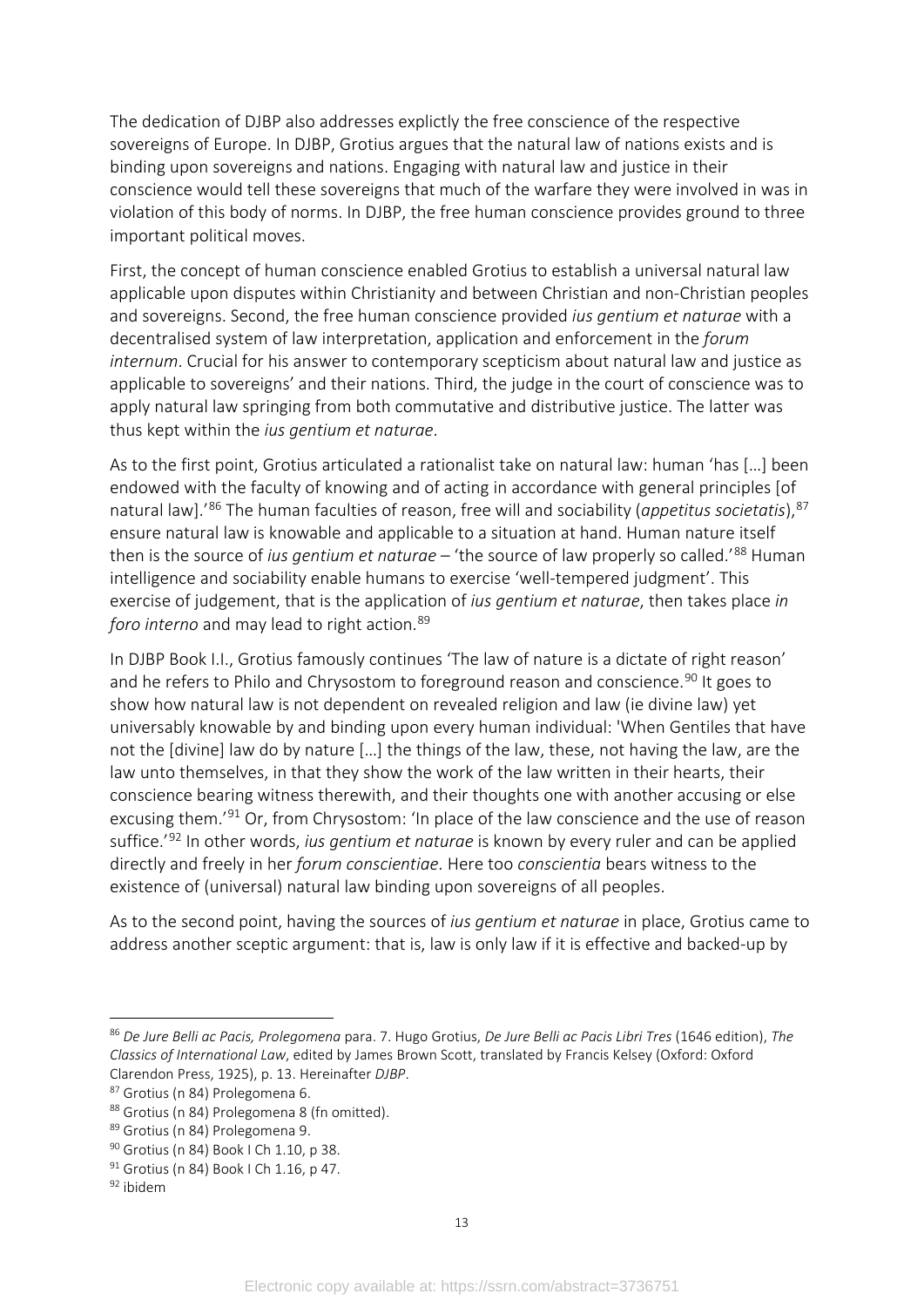force. In *Prolegomena* 19-20, Grotius argues that law is also law without an external court system to impose sanctions:

'Nevertheless law, even though without a sanction, is not entirely void of effect. For justice brings peace of conscience [*conscientia*], while injustice causes torments and anguish, such as Plato describes, in the breast of tyrants. Justice is approved, and injustice condemned, by the common agreement of good men. But, most important of all, in God injustice finds an enemy, justice a protector. He reserves His judgements for the life after this, yet in such a way that He often causes their effects to become manifest even in this life, as history teaches by numerous examples.<sup>1[93](#page-18-0)</sup>

Here as in *Mare Liberum*, *conscientia* fulfils the court function and punishes the self. Violation of natural law and justice was explicitly linked to the punishment of a tormenting conscience terrorising the self. In other words, in the absence of an external court system such as in a domestic legal order, *ius gentium et naturae* had in fact a *forum internum* to rely on. It was backed-up by a decentralised network of 'courts of conscience' capable of punishment. We find references to the punishment of a bad conscience tormenting the sovereign who violates *ius gentium et naturae* at a number of places.

At the end of the final chapter of DJBP Book III, we find a variation of what Grotius wrote in the Dedication of *Mare Liberum* on the two tribunals for sovereigns: 'the duty of kings to cherish good faith scrupulously, first for conscience's sake and then also for the sake of the reputation by which the authority of the royal power is supported.<sup>'[94](#page-18-1)</sup> Also in the previous quote from Book I.I.16, the human conscience features as the internal judge who accuses and excuses the self of violating natural law.<sup>[95](#page-18-2)</sup>

While the law that is to be applied by *conscientia* is universal, Grotius expects more from the individual free conscience that maintains an immediate relationship with God.<sup>[96](#page-18-3)</sup> In Book III ch xxv, Grotius indicates that without faith the human conscience derails (more easily) and sovereigns become 'like wild beasts.' For 'the sake of [a well-functioning] Conscience' (*conscientia*) and a good reputation, 'on which depends the Authority of their Government', the Sovereign's practice of faith is crucial. Moreover, a 'quiet [as in good] Conscience' when in war can only exist 'unless we aim at Peace in every Thing we do throughout the whole Course of war.'[97](#page-18-4) An immediate conversation with God in prayer, facilitates the sovereign soul to scrutinise itself in anticipation of God's judgement and thus facilitates well-tempered – peaceoriented - judgement in this life.

Grotius conceived of *conscientia* also as a corrective authority when there is unclarity about law and justice in a strict sense. [98](#page-18-5) Judgement gives also direction to human action *ex ante*. If this guidance is taken lightly or ignored humans 'degenerate and become brutish'.<sup>[99](#page-18-6)</sup> The human conscience thus functions to ensure natural law and justice – including both strict and distributive justice - find implementation and application in relations among sovereigns.

<span id="page-18-0"></span><sup>93</sup> Grotius (n 84) Prolegomena 20

<span id="page-18-1"></span><sup>94</sup> Grotius (n 84) Book III.xxv.i. at 860-61.

<span id="page-18-2"></span><sup>95</sup> Supra n 89.

<span id="page-18-3"></span><sup>96 &#</sup>x27;Conscience itself, which, properly speaking, is under the Dominion of God only.' DJBP Book I Ch II. 7.2, ed 1632, Liberty translation, p 200; the explicit mentioning of conscience is absent in the Kelsey translation. See also Book III.

<span id="page-18-4"></span><sup>97</sup> Grotius (n 96) 1639.

<span id="page-18-6"></span><span id="page-18-5"></span><sup>98</sup> In Book II, Ch XXIII.II on the 'Dubious causes of war': '*Nihil faciendum contra animi dictamen quamvis errans*.' Hugo de Groot, De iure belli ac pacis, B.J.A. de Kanter-van Hettinga Tromp (Ed), (Brill 1939) 566. 99 Grotius (n 96) 1116.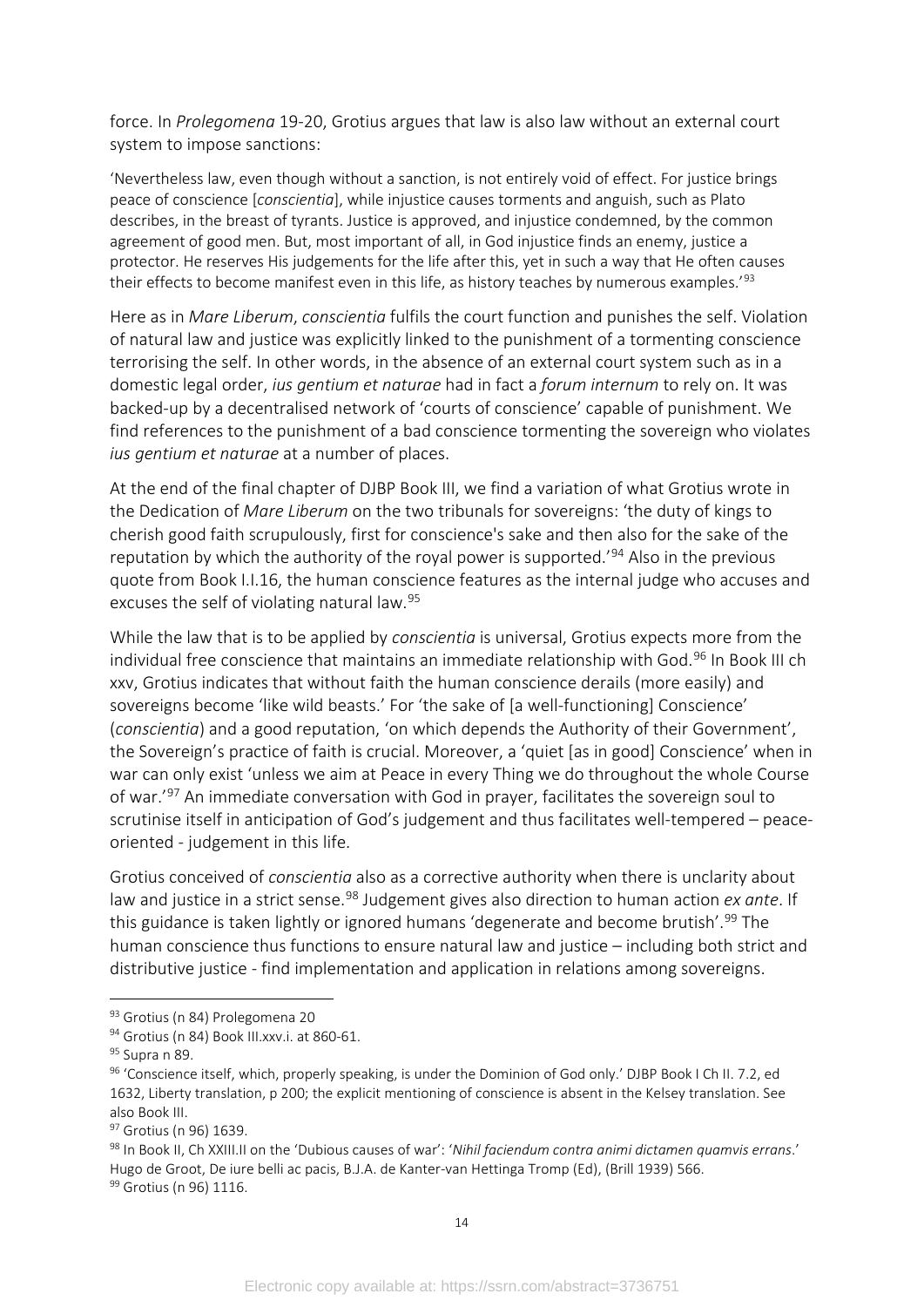Distributive justice or virtue – such as moderation - should assist in the application of strict justice. For example, earlier in Book III.II, one of the chapters on 'moderation', that is, the chapter on 'moderation concerning the Right of killing Men in a just War', section 2 discusses 'Who may be killed with a safe Conscience.'[100](#page-19-0) Here, moderation is explicated (like any virtue) to be a requirement of *iustitia interna*. First Grotius refers back to Book I.I. in which he distinguished 'Justice strictly taken' from wider Justice, which springs from Charity. In the *forum internum*, which is the judge that applies *iustitia interna*, killing is justified when the victim was 'culpable' in 'so heinous a Manner' that death is proportionate.<sup>[101](#page-19-1)</sup> External judgement, or the application of strict law and justice, requires guidance by virtue and distributive justice. Conscience has to assure external judgement is applied with moderation and care.[102](#page-19-2)

This brings me to the third point. As the above shows, in order to have 'peace of conscience', sovereigns have to apply the law springing from both expletive and distributive justice, that is, abide by both perfect and imperfect duties. Grotius keeps the latter – the duties constituted by distributive justice - within the *ius gentium et naturae* system by a conception of the human conscience as a court monitoring obedience of the self. Thereby, what he called in *Meletius* the 'duties of love' are supported by court system too. Here, Grotius may perhaps draw on Erasmian thinking about conscience as a space for learning and caring for the self and the good of society. The good of society has to be kept in mind, as again DIBP Book III, chapter xxv articulates, for justice to be done.<sup>103</sup> Also, when strict justice is enforced it should be guided by attributive justice to assure proportionate punishment.<sup>[104](#page-19-4)</sup> Caring for the self - as social being - is caring for others and for the good of society: from human nature spring the duty to obey natural law and justice: 'deny[ing]' the fundamental principle of natural law would entail 'doing violence to [one]self.<sup>'[105](#page-19-5)</sup> Conscience is where this is enforced, where humans interpret and apply the law and make decisions. It demands human to apply it virtuously that is while respecting others and taking their interests into account.

To sum up. In both *Mare Liberum* and *De Jure belli ac pacis*, the human conscience bears witness to the existence of *ius gentium et naturae*. It provides ground for a decentralised court system, alternative to the confessional court system and filling the gap of the nonexistent external courts for sovereign and nations.

For Grotius moreover the stakes were high: sceptics argued law without a system of enforcement could not be law. Once liberated from the jurisdiction of the Roman Catholic Church, *ius gentium et naturae* needed to be backed up by another court system. Grotius proceeded with the 'court of conscience' to provide *ius gentium et naturae* with an alternative judge and punisher. With an alternative system in place, modern *ius gentium et naturae* was undisputably binding on its subjects. This internal judge was bound to apply strict ànd distributive justice.

<span id="page-19-0"></span><sup>100</sup> Grotius (n 96) 1422

<span id="page-19-1"></span><sup>&</sup>lt;sup>101</sup> Grotius (n 96) 1422, 1481. See also, DJBP Book III.X, sections 2-3; Book III.XIV; Book III.XVI.

<span id="page-19-2"></span><sup>&</sup>lt;sup>102</sup> Cf Koskenniemi on the internal and external obligations binding in conscience, M Koskenniemi 'Imagining the Rule of Law: Rereading the Grotian "Tradition"', 30 (1) *EJIL* 2019, 30-31.<br><sup>103</sup> DJBP Book III.XXV

<span id="page-19-3"></span>

<span id="page-19-4"></span><sup>104</sup> DJBP Book II.XX.40 on Punishments, for example, the notion of excessiveness or disproportionate plays a crucial role.

<span id="page-19-5"></span><sup>105</sup> Grotius (n 84) Prolegomena 39.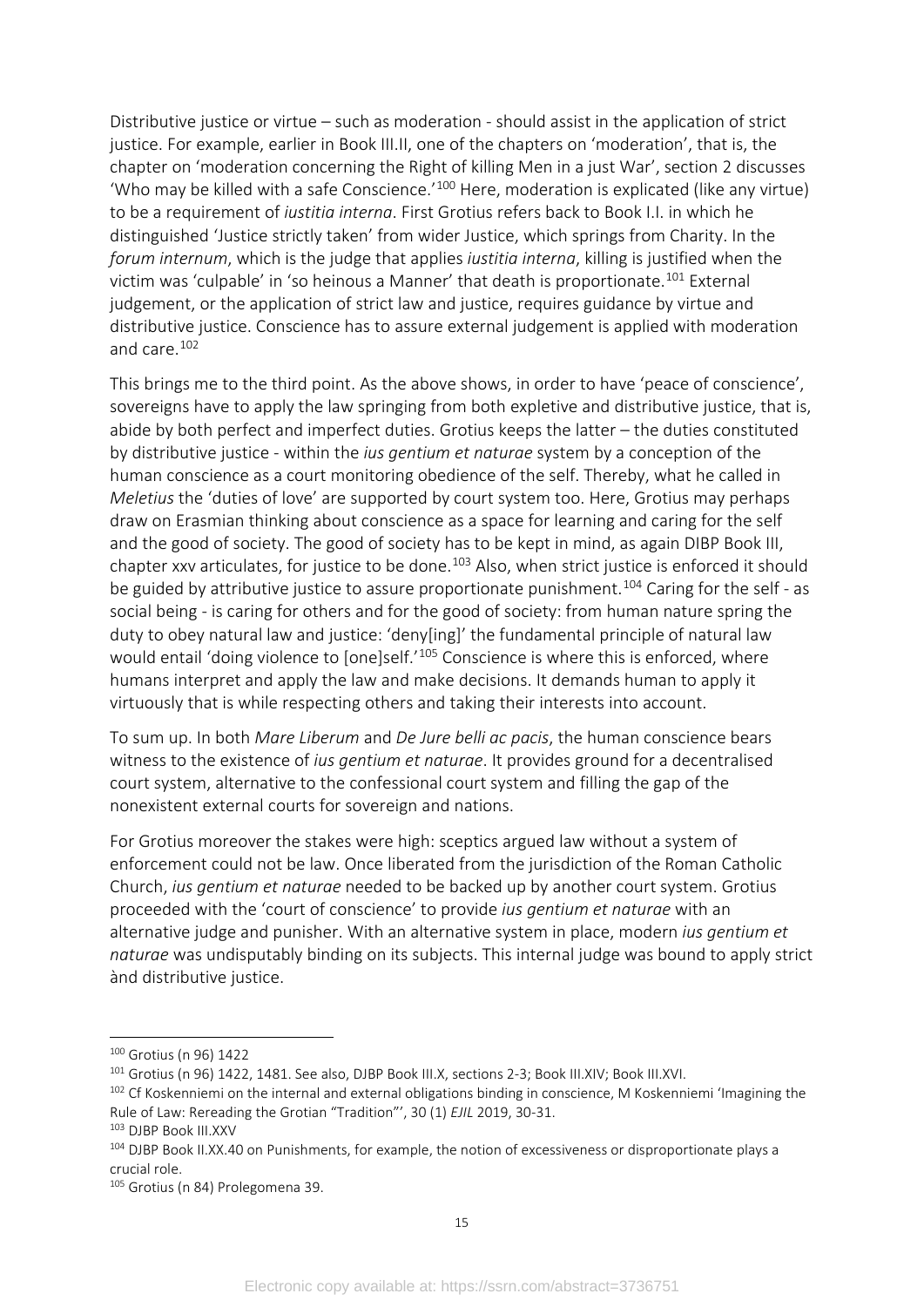# 4. CONCLUDING

In the Age of Conscience, 'modern' *ius gentium et naturae* emerged. This chapter has examined how various early modern conceptions of *conscientia* related to this emergence of *ius gentium et naturae*. The Thomist conception of conscience as an internal court or judge was central to the work of Vitoria and instrumental to his development of *ius gentium et naturae* to provide 'safety of conscience' to the Spanish Court. In Grotius' work, the judicial function of *conscientia* was mobilised to support his argument that *ius gentium et naturae* was true and universal law – law backed-up by a court system albeit a somewhat alternative one. *Conscientia* underpinned moreover a *ius gentium et naturae* that consisted in more than strict law and justice and in more than perfect rights and duties. Disregarding imperfect duties or distributive justice would be punished by the *forum internum* too. Grotius argued that any European sovereign was obliged to apply and implement perfect rights and duties *in conjunction with* broader law and justice and the imperfect rights and duties that sprang from it. Moreover, without the free conscience legal institutions as oath and promise could not play their foundational role in law, and justice could not be done.

Unfortunately, Foucault never turned to the Protestant technologies of the self. Bringing Foucault's research question – 'How have certain kinds of interdictions required the price of certain kinds of knowledge about oneself?'<sup>[106](#page-20-0)</sup> - to Protestant international law thinkers and thought will make for great further research. Arguably, the rule of conscience "democratised" with the withdrawal of the Church as its ruler. Yet with the self-examination and guidance of conscience in an unmediated relation with God (in prayer) and without externally administered unburdening practices other power/knowledge production arose. Foucault's point that the classical 'technology of the self' as care for the self and therewith for others (including the *polis*) was lost in the Christian (Roman Catholic) tradition surely deserves research from an Erasmian humanist perspective.

The 'technology of the self' operational in Grotius work may be understood as predominantly Erasmian in nature. The practice of the internal judge requires self-examination against the standards of both strict and distributive justice – or: the duties of strict justice and those of love or *caritas*. *Conscientia* then is the space where humans exercise self-examination and thereby self-cultivation and self-mastery. Since human is a social being, the care for the self includes care for others and for the good of society. Conscience infuses mercy and *caritas* to direct human actions *also* in relations among sovereigns and states, both in peace and in war. This is the role of conscience that we find in Grotius'work. The often mentioned 'bad conscience' bears witness to how frequently, at the same time, humans err. Grotius' court of conscience is a space where knowledge is applied: where judgment is formed and cultivated. The idea of 'well-tempered judgement', that is, judgement guided by virtue - most importantly, moderation (*temperantia*) - when applying *ius gentium et naturae*, carries DJBP.

The early modern development in theological and legal thought that made every sovereign her own interpretative authority in the court of conscience was eminently suitable to the emerging European system of sovereign states and the ensuing 'horizontal' system of international law. Scholarly scrutiny of Grotius' peace-through-law project has pointed to the weakness of his conception of *ius gentium et naturae*. *Conscientia* as the court for sovereigns in international relations … . Is that not very close to Hobbes' argument that there exists no

<span id="page-20-0"></span><sup>106</sup> Foucault (n 34) 16.